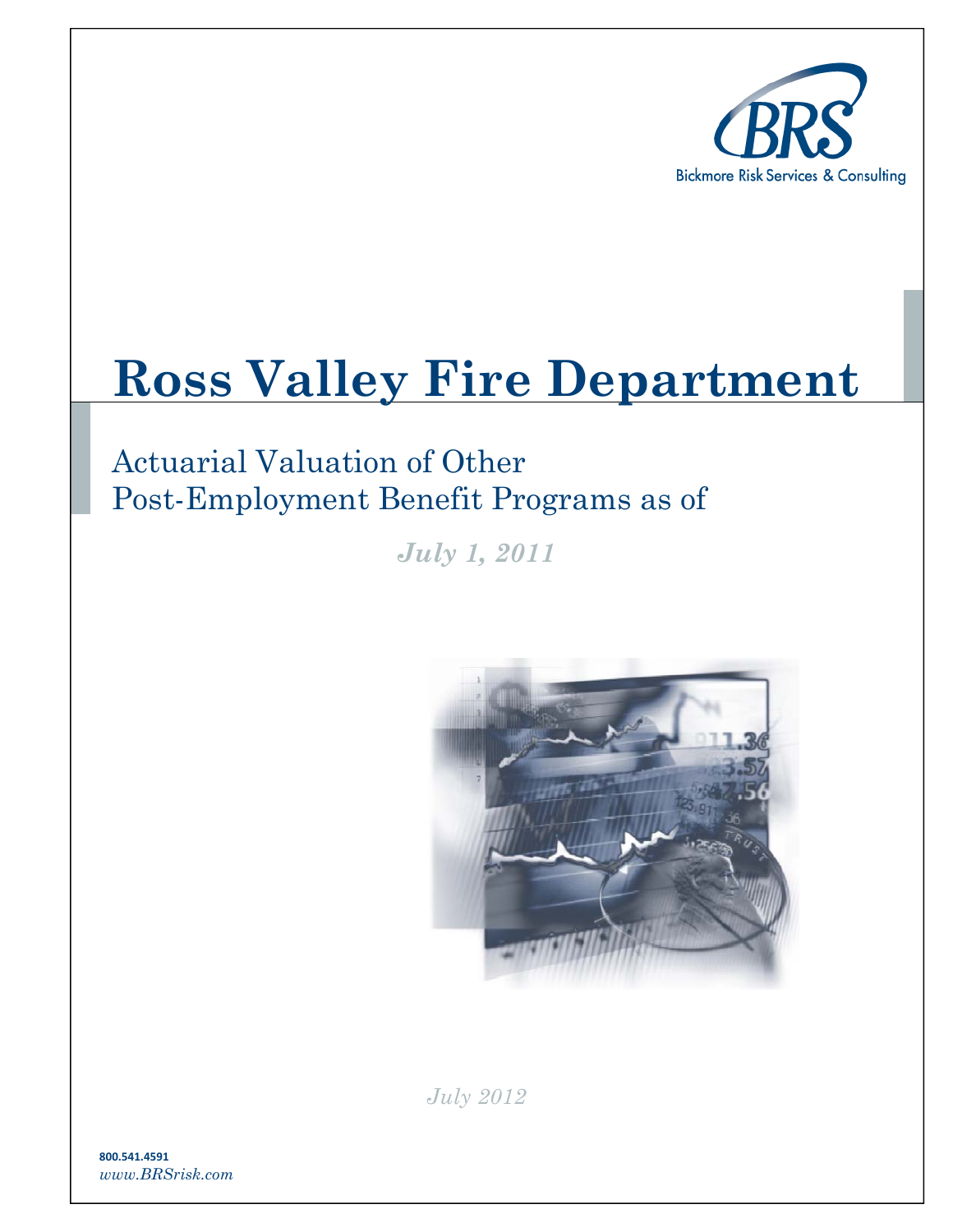

### **Table of Contents**

| А. |                                                                        |  |
|----|------------------------------------------------------------------------|--|
| В. |                                                                        |  |
| C. |                                                                        |  |
|    |                                                                        |  |
| D. |                                                                        |  |
| Е. |                                                                        |  |
|    |                                                                        |  |
| F. |                                                                        |  |
|    |                                                                        |  |
|    |                                                                        |  |
|    |                                                                        |  |
| G. |                                                                        |  |
|    |                                                                        |  |
|    |                                                                        |  |
| Н. |                                                                        |  |
|    | Table 1A Roll Forward of 2011 Valuation Results - Prefunding Basis  11 |  |
|    |                                                                        |  |
|    |                                                                        |  |
|    |                                                                        |  |
|    |                                                                        |  |
|    |                                                                        |  |
|    |                                                                        |  |
|    |                                                                        |  |
|    |                                                                        |  |
|    |                                                                        |  |
|    |                                                                        |  |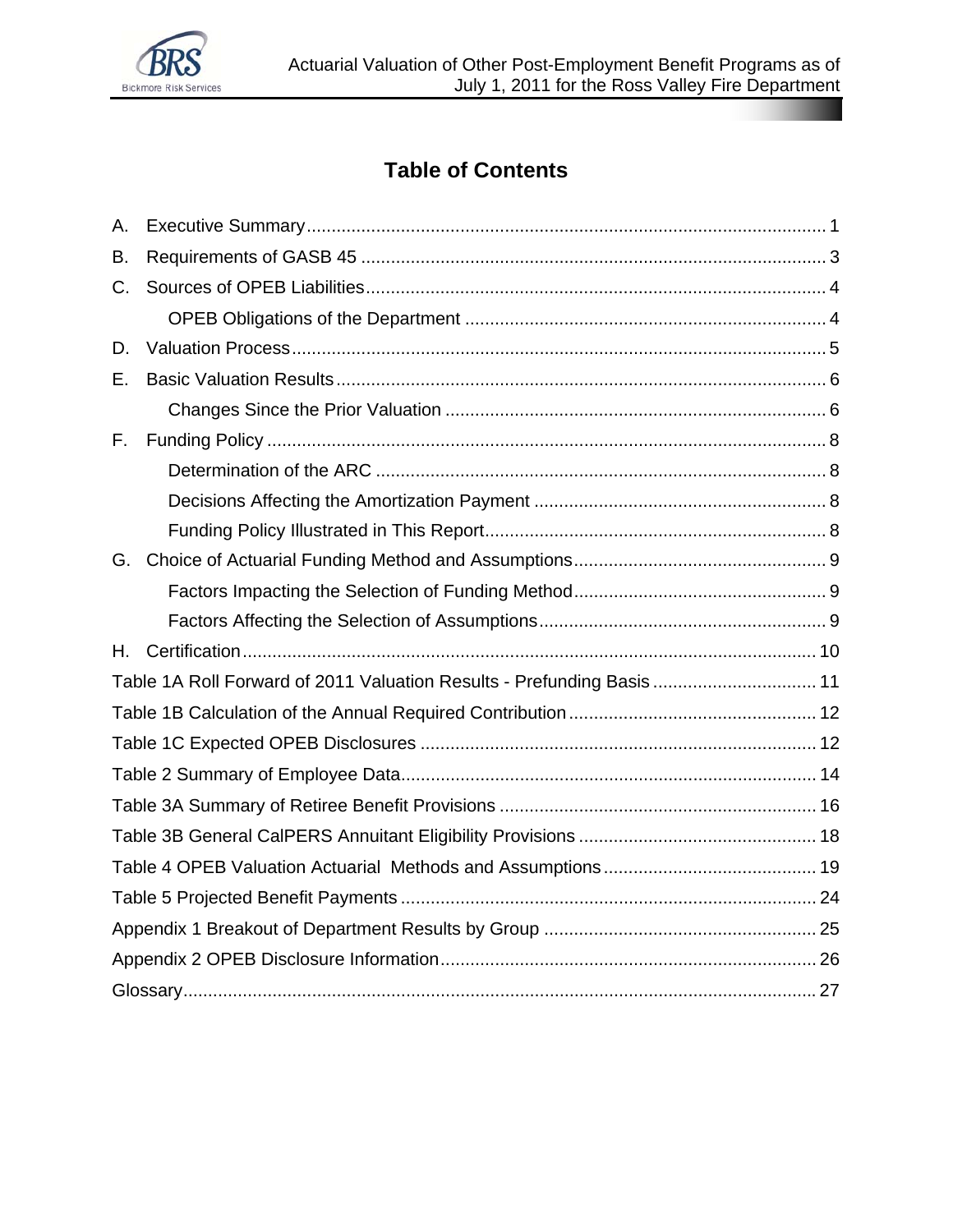

#### **A. Executive Summary**

This report presents the results of the July 1, 2011 actuarial valuation of the Ross Valley Fire Department (the Department) other post-employment benefit (OPEB) programs. Briefly, benefits include subsidized medical coverage for eligible retirees. The purpose of this valuation was to assess the OPEB liabilities and provide disclosure information as required by Statement No. 45 of the Governmental Accounting Standards Board (GASB 45).

While the prior valuation was prepared using a 7.75% discount rate, this valuation was prepared using a 7.5% discount rate. This new rate reflects the asset allocation strategy selected by the Department for their assets, which are invested in the California Employers' Retiree Benefit Trust (CERBT). Use of this rate is not to be construed as a guarantee of future investment performance, but rather an assumption about the expected long term rate of return on assets to be used to finance the benefits.

Exhibits presented in this report are based on the following assumptions:

- $\triangleright$  The results of the July 1, 2011 valuation will be applied in determining the annual OPEB expense for the fiscal years ending June 30, 2013 and 2014.
- $\triangleright$  The ARC for the fiscal year ending June 30, 2012 will be developed from the results of the January 1, 2010 valuation and the Department's net OPEB obligation will be \$0 on June 30, 2012.

The GASB 45 actuarial accrued liability (AAL) as of July 1, 2011 is calculated to be \$5,117,093. The Department reported assets in CERBT as of July 1, 2011 of \$312,209 to offset these liabilities. Thus, the unfunded accrued liability as of this date is \$4,804,884.

*Assuming the Department continues to follow its previously established policy of prefunding its OPEB liabilities,* the following summarizes results for the fiscal year ending June 30, 2013:

- We calculate the annual required contribution (ARC) to be \$448,792.
- Department contributions are assumed to equal the ARC. It is expected that the Department will pay its portion of retiree premiums during the period (estimated to total \$234,840), and contribute the balance of the ARC to CERBT.
- Based on the calculations and contributions described above, we project a net OPEB obligation of \$0 on June 30, 2013.

These results are shown in tables beginning on page 11. Projected results for the fiscal year ending June 30, 2014 are also shown in these tables.

The liabilities shown in the report reflect assumptions regarding continued future employment, rates of retirement and survival, and elections by future retirees to retain coverage for themselves and their dependents. To the extent that actual experience is not what we assumed, future results will be different. We also note that this valuation has been prepared on a closed group basis; no provision is made for new employees.

Details of our valuation process and the various disclosures required by GASB 45 are provided on the succeeding pages.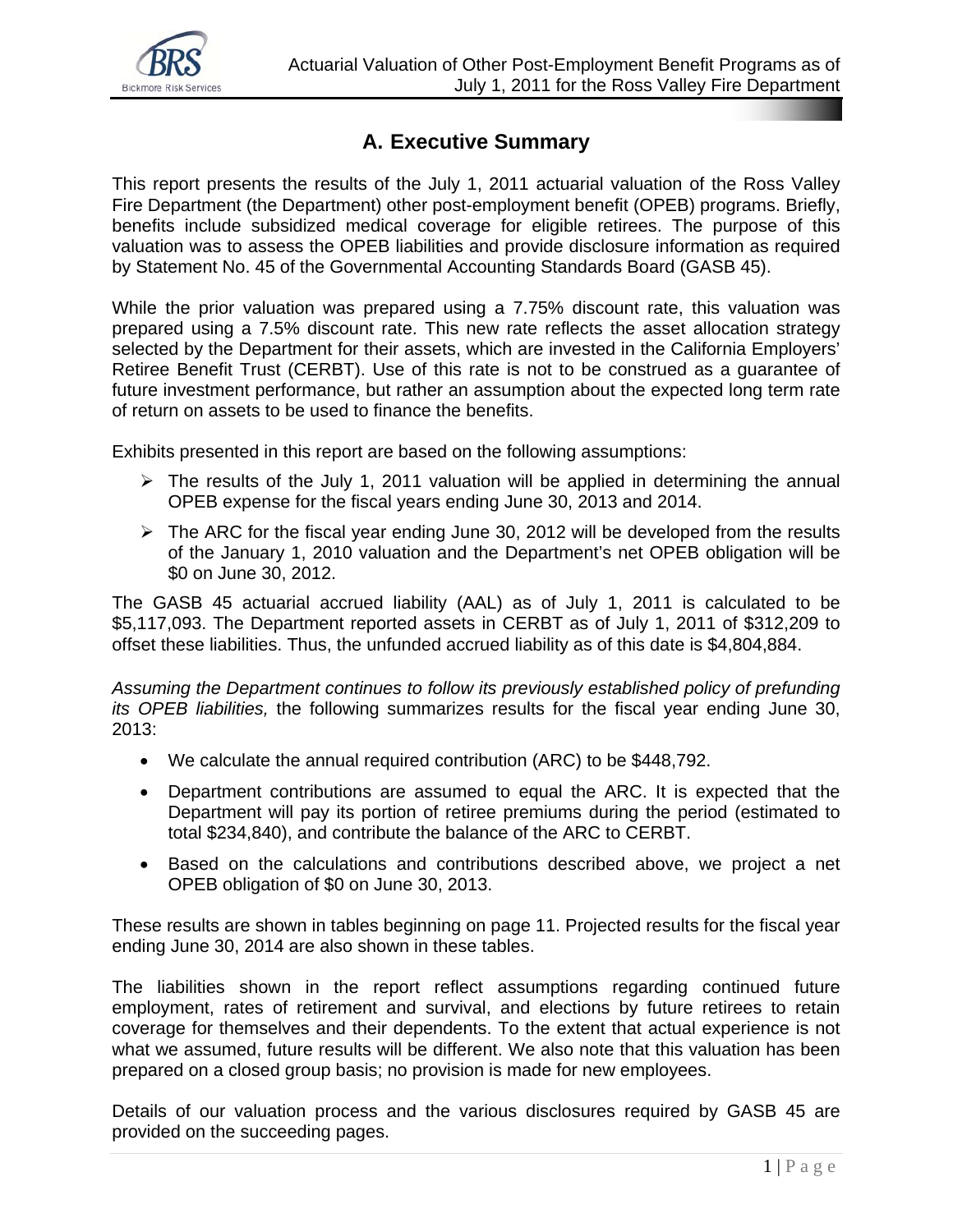

#### **Executive Summary (Concluded)**

The next valuation is scheduled to be prepared as of July 1, 2013 as required for continued participation in CERBT. If there are any significant changes in the employee data, benefits provided or the funding policy, please contact us to discuss whether an earlier valuation is appropriate.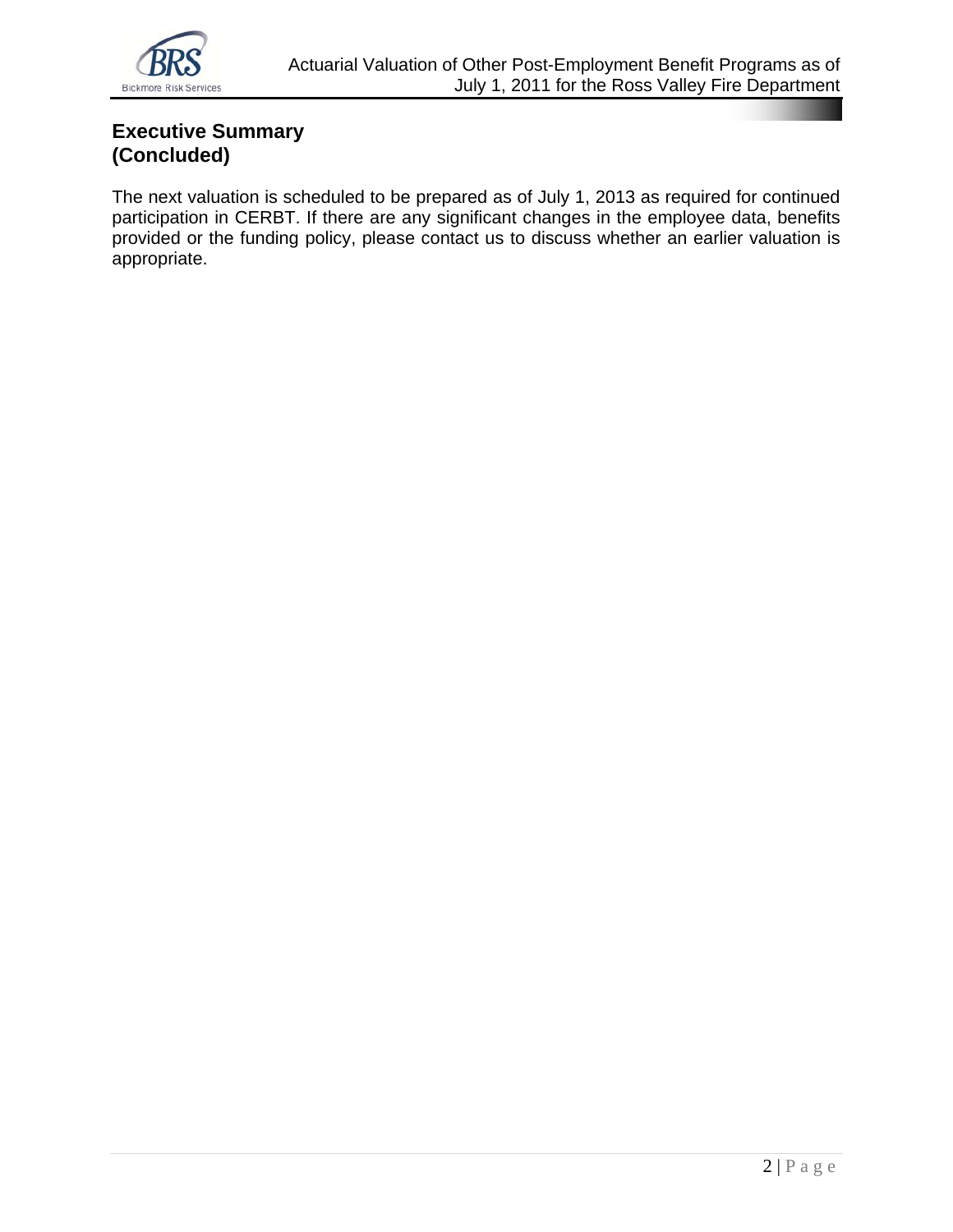

#### **B. Requirements of GASB 45**

The Governmental Accounting Standards Board (GASB) issued GASB Statement No. 45, *Accounting and Financial Reporting by Employers for Postemployment Benefits Other Than Pensions*. This Statement establishes standards for the measurement, recognition, and display of OPEB expense/expenditures and related liabilities (assets), note disclosures, and, if applicable, required supplementary information (RSI) in the financial reports of state and local governmental employers. We understand that the Department implemented GASB 45 for the fiscal year ended June 30, 2010.

GASB 45 disclosures include the determination of an annual OPEB cost. For the first year, the annual OPEB cost is equal to the annual required contribution (ARC) as determined by the actuary. If the Department's OPEB contributions equal the ARC each year, the net OPEB obligation will equal \$0. If the Department's actual contribution is less than (greater than) the ARC, then a net OPEB obligation (asset) amount is established. In subsequent years, the annual OPEB expense will reflect adjustments made to the net OPEB obligation, in addition to the ARC (see Table 1C).

The decision whether or not to prefund, and at what level, is at the discretion of the Department, as are the manner and term for paying down the unfunded actuarial accrued liability. Once a funding policy has been established, however, the Department's auditor may have an opinion as to the timing and manner of any change to such policy in future years. The level of prefunding also affects the selection of the discount rate used for valuing the liabilities.

We note that various issues in this report may involve legal analysis of applicable law or regulations. The Department should consult counsel on these matters; Bickmore Risk Services (BRS) does not practice law and does not intend anything in this report to constitute legal advice. In addition, we recommend the Department consult with their internal accounting staff or external auditor or accounting firm about the accounting treatment of OPEB liabilities.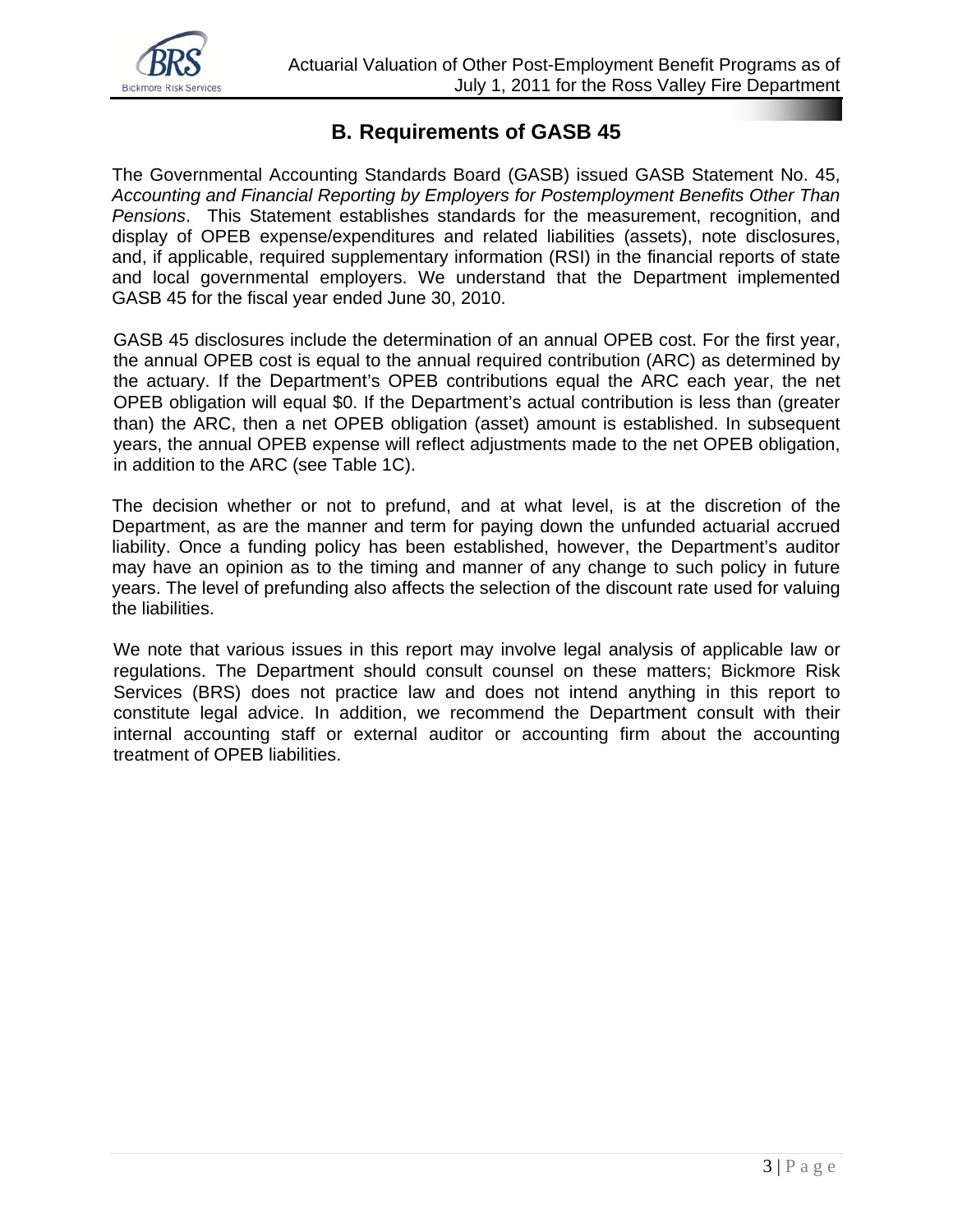

#### **C. Sources of OPEB Liabilities**

Post-employment benefits other than pensions (OPEB) comprise a part of compensation that employers offer for services received. The most common OPEB are:

- Medical
- Dental
- Prescription drug
- Vision
- Life insurance

Other possible post-employment benefits may include outside group legal, long-term care, or disability benefits outside of a pension plan. OPEB does not generally include vacation, sick leave<sup>1</sup> or COBRA benefits, which fall under other GASB accounting statements.

A direct employer payment toward the cost of OPEB benefits is referred to as an "explicit" subsidy and these are included in the determination of OPEB liabilities. In addition, if claims experience of employees and retirees are pooled when determining premiums, the retirees pay a premium based on a pool of members that, on average, are younger and healthier. For certain types of coverage, such as medical, this results in an "implicit subsidy" of retiree claims by active employee premiums since the retiree premiums are lower than they would have been if the retirees were insured separately. Paragraph 13.a. of GASB 45 generally requires an implicit subsidy of retiree premium rates be valued as an OPEB liability.

Exceptions may exist when the plan is part of a "community-rated" program. GASB guidance indicates that an agency whose membership is a small portion (in the neighborhood of 1%) of the total coverage of a multiple employer plan, may reasonably conclude that any change in their group's mix of retirees and active employees would not affect the premium rates for the plan. In those circumstances, while an implicit subsidy may exist, it is not required to be disclosed.

#### **OPEB Obligations of the Department**

 $\overline{a}$ 

The Department provides continuation of medical coverage to its retiring employees. For retirees and their dependent(s) who have chosen to retain this coverage:

- The Department contributes directly to the cost of retiree medical coverage. These benefits are described in Table 3 and liabilities have been included in this valuation.
- Employees are covered by the CalPERS medical program. The experience of public agency employer membership in this program is community-rated ("OPEB Assumption Model", April, 2010) and the Department's membership in this program is incidental relative to the total number of members covered. This report, therefore, does not make age-related premium adjustments or compute an implicit rate subsidy for employees covered under this program.

<sup>1</sup> When a terminating employee's unused sick leave credits are converted to provide or enhance a defined benefit OPEB, e.g., healthcare benefits, such converted sick leave credits should be valued under GASB 45.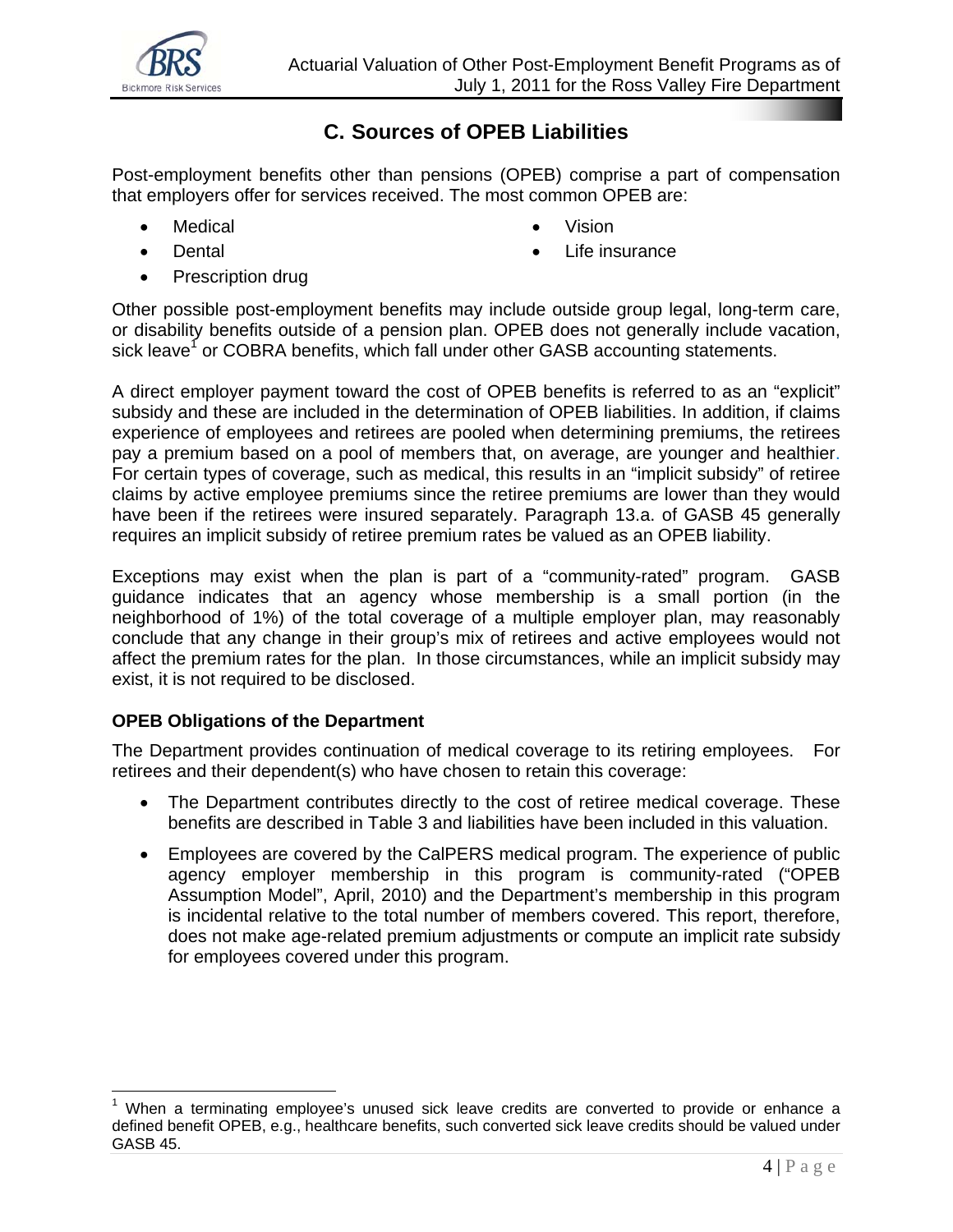

#### **D. Valuation Process**

The valuation has been based on employee census data initially submitted to us by the Department in December 2011 and clarified in various related communications. Summaries of that data are provided in Table 2. While the individual employee records have been reviewed to verify that it is reasonable in various respects, the data has not been audited and we have otherwise relied on the Department as to its accuracy. A summary of the benefits provided under the Plan is provided in Table 3, based on information supplied to BRS by the Department. The valuation described below has been performed in accordance with the actuarial methods and assumptions described in Table 4.

In the specific development of the projected benefit values and liabilities, we first determine an expected premium or benefit stream over the employee's future retirement. We then calculate a present value of these benefits as of the valuation date.

- These present value determinations reflect assumptions for the likelihood that an employee may not continue in service with the Department to receive benefits;
- For those that do, appropriate assumptions are made to reflect the probability of retirement at various ages.
- After reduction for the probability an employee may not receive a benefit, for the remaining probability he or she does, those benefits reflect assumptions as to whether they will elect coverage for themselves and/or dependents.
- The cost of benefits payable, once they begin for each employee, reflect expected trends in the cost of those benefits and the assumptions as to the expected date(s) those benefit will cease.
- These benefit projections and liabilities have a very long time horizon. The final payments for currently active employees may not be made for 70 years or more.

The resulting present value for each employee is allocated as a level percent of payroll each year over the employee's career using the entry age normal cost method. This creates a cost expected to increase each year as payroll increases. Amounts attributed to prior fiscal years form the "actuarial accrued liability" (AAL). The amount of future OPEB cost allocated to the current year is referred to as the "normal cost". The remaining cost to be assigned to future years is called the "present value of future normal costs".

In summary:

Actuarial Accrued Liability **Past Years' Costs** *plus* Normal Cost Current Year's Cost *plus* Present Value of Future Normal Costs Future Years' Costs *equals* Present Value of Future Benefits Total Benefit Costs

Where contributions have been made to an irrevocable OPEB trust, the accumulated value of trust assets is applied to offset the AAL. The value of assets invested in the Department's CERBT account on June 30, 2011 was reported to be \$312,209. The portion of the AAL not covered by assets is referred to as the unfunded actuarial accrued liability (UAAL).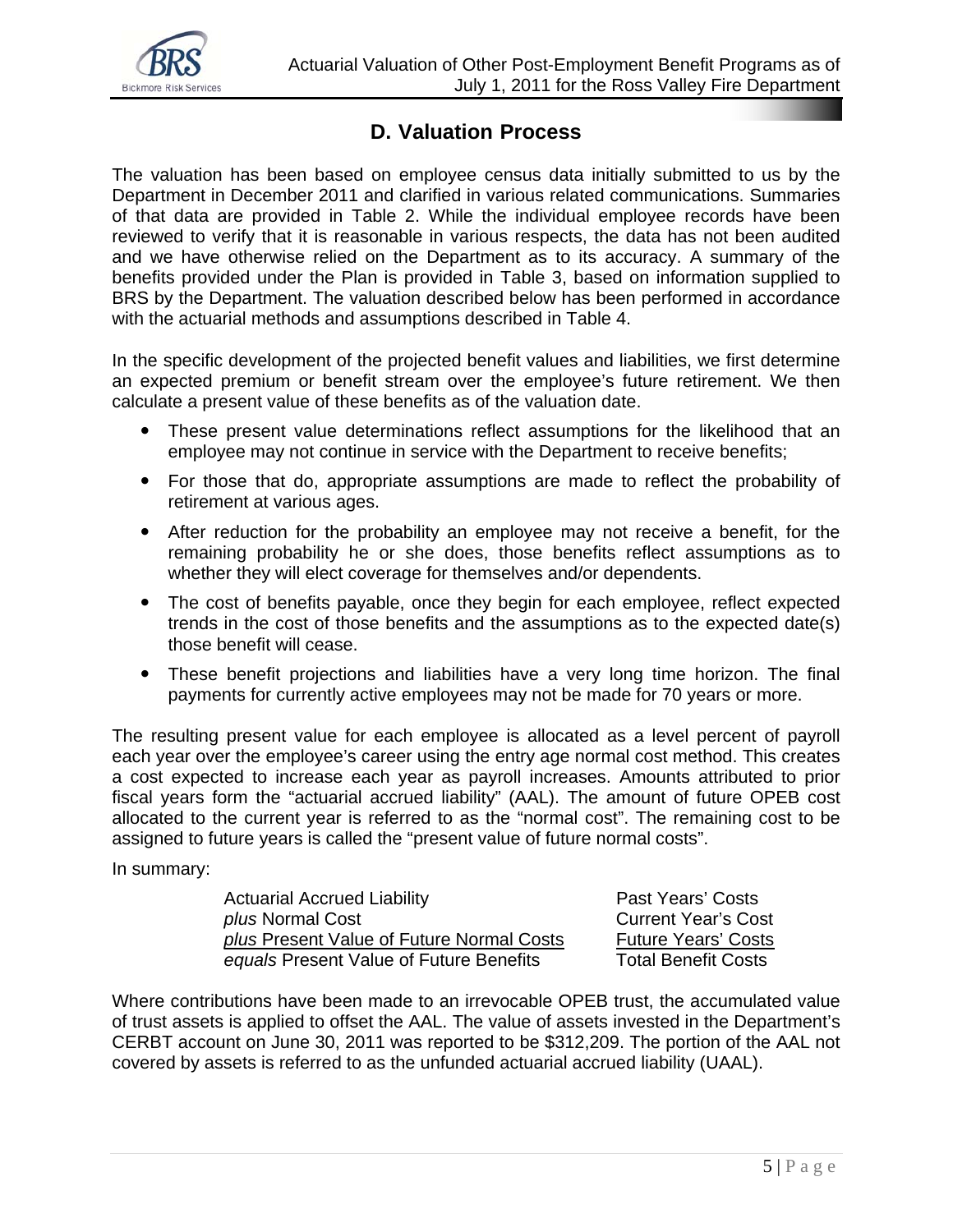

#### **E. Basic Valuation Results**

The following chart compares the results of the July 1, 2011 valuation of OPEB liabilities (Column 2) to the results of the January 1, 2010 valuation (Column 1).

|                                                      | <b>Prefunding Basis</b> |           |    |           |
|------------------------------------------------------|-------------------------|-----------|----|-----------|
| <b>Valuation date</b>                                |                         | 1/1/2010  |    | 7/1/2011  |
| Discount rate                                        |                         | 7.75%     |    | 7.50%     |
| <b>Number of Covered Employees</b>                   |                         |           |    |           |
| <b>Actives</b>                                       |                         | 28        |    | 34        |
| <b>Retirees</b>                                      |                         | 29        |    | 30        |
| <b>Total Participants</b>                            |                         | 57        |    | 64        |
| <b>Actuarial Present Value of Projected Benefits</b> |                         |           |    |           |
| <b>Actives</b>                                       | \$                      | 2,807,665 | \$ | 3,406,847 |
| <b>Retirees</b>                                      |                         | 2,215,306 |    | 2,829,163 |
| <b>Total APVPB</b>                                   |                         | 5,022,971 |    | 6,236,010 |
| <b>Actuarial Accrued Liability (AAL)</b>             |                         |           |    |           |
| <b>Actives</b>                                       |                         | 1,929,571 |    | 2,287,930 |
| <b>Retirees</b>                                      |                         | 2,215,306 |    | 2,829,163 |
| <b>Total AAL</b>                                     |                         | 4,144,877 |    | 5,117,093 |
| <b>Actuarial Value of Assets</b>                     |                         |           |    | 312,209   |
| <b>Unfunded AAL (UAAL)</b>                           |                         | 4,144,877 |    | 4,804,884 |
| <b>Normal Cost</b>                                   |                         | 79,955    |    | 120,568   |
| <b>Benefit Payments</b>                              |                         |           |    |           |
| Actives (in retirement)                              |                         |           |    |           |
| <b>Retirees</b>                                      |                         | 163,073   |    | 192,527   |
| Total                                                |                         | 163,073   |    | 192,527   |

The funded ratio (the ratio of the Actuarial Value of Assets divided by the Actuarial Accrued Liability) is 6.1% as of July 1, 2011. Covered payroll as of July 1, 2011 was reported to be \$3,161,662. The Unfunded Actuarial Accrued Liability, expressed as a percentage of payroll, is 152.0% as of this date.

#### **Changes Since the Prior Valuation**

Even if all of our previous assumptions were met exactly as projected, liabilities generally increase with the passage of time as active employees get closer to the date their benefits are expected to begin. Of course, our prior assumptions were *not* exactly realized.

In comparing results shown in the two columns above, we can see that the increase in the AAL over the 18 month period between January 1, 2010 and July 1, 2011 was approximately \$972,000. Of this increase, \$312,000 was the expected increase due to the passage of time. The remaining increase of \$660,000 is attributable to plan experience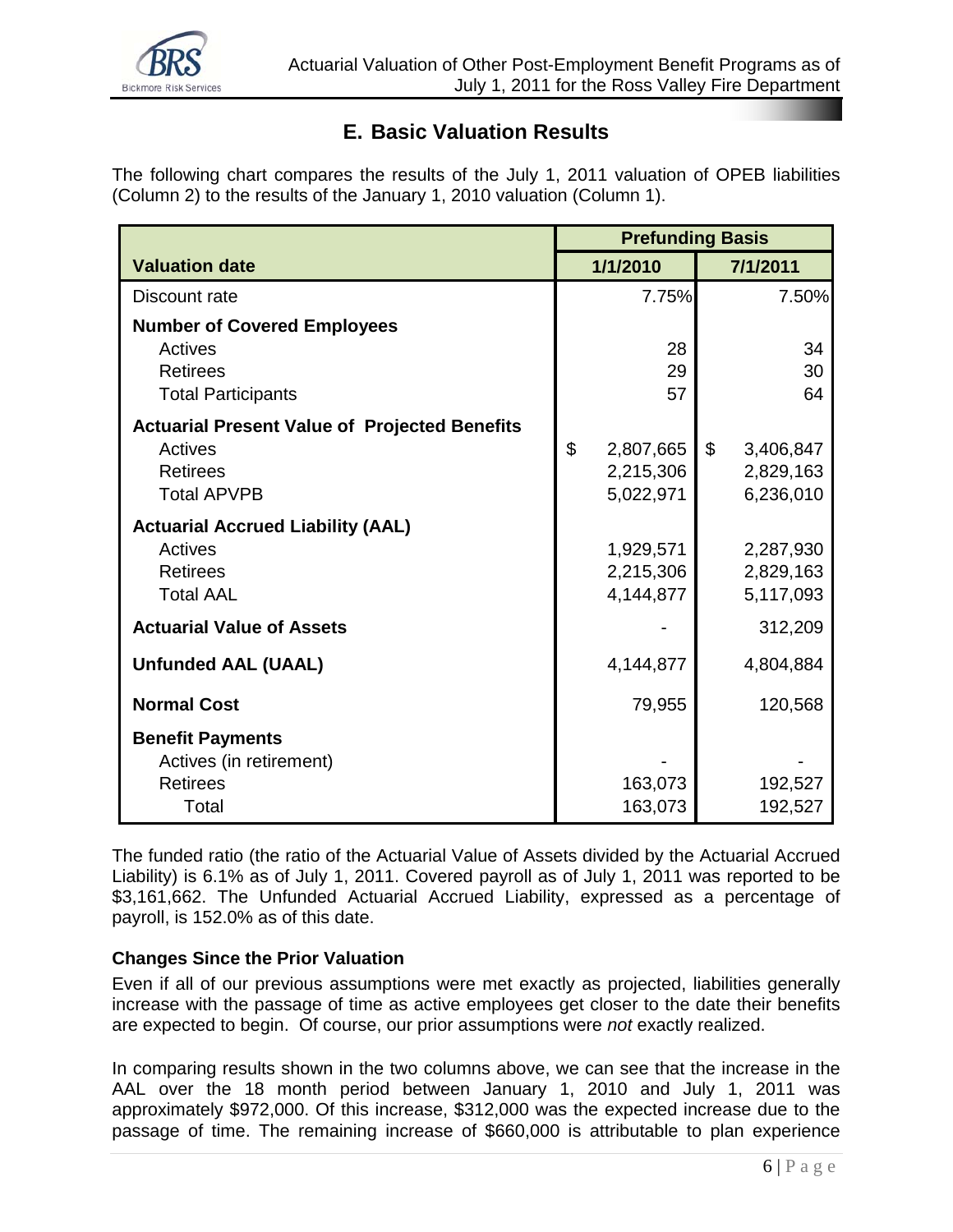

#### **Basic Valuation Results (Concluded)**

other than expected, addition of new members given prior service credit and the assumption changes described below:

- Updates in employee and premium data for continuing members (plan experience relative to prior assumptions: (*\$81,000 decrease in AAL)*;
- Addition of 8 new active employees formerly with the Ross Fire Department *(\$255,000 increase in AAL*);
- Change in discount rates used to develop the OPEB liability, from 7.75% to 7.5% (*\$158,000 increase in AAL);*
- Revised assumptions for mortality, termination and retirement, based on the most recent CalPERS retirement plan experience study covering Department employees (\$*54,000 increase in AAL*);
- A change in how we evaluated the potential cost of dependent benefits for retirees, reflecting the extension of healthcare coverage of children until age 26 (*\$50,000 increase in AAL)*;
- A more direct recognition of the cost associated with disability retirement (*\$116,000 increase in AAL*; and
- An increase in assumed future increases in medical premiums between 2012 and 2019 *(\$108,000 increase in AAL).*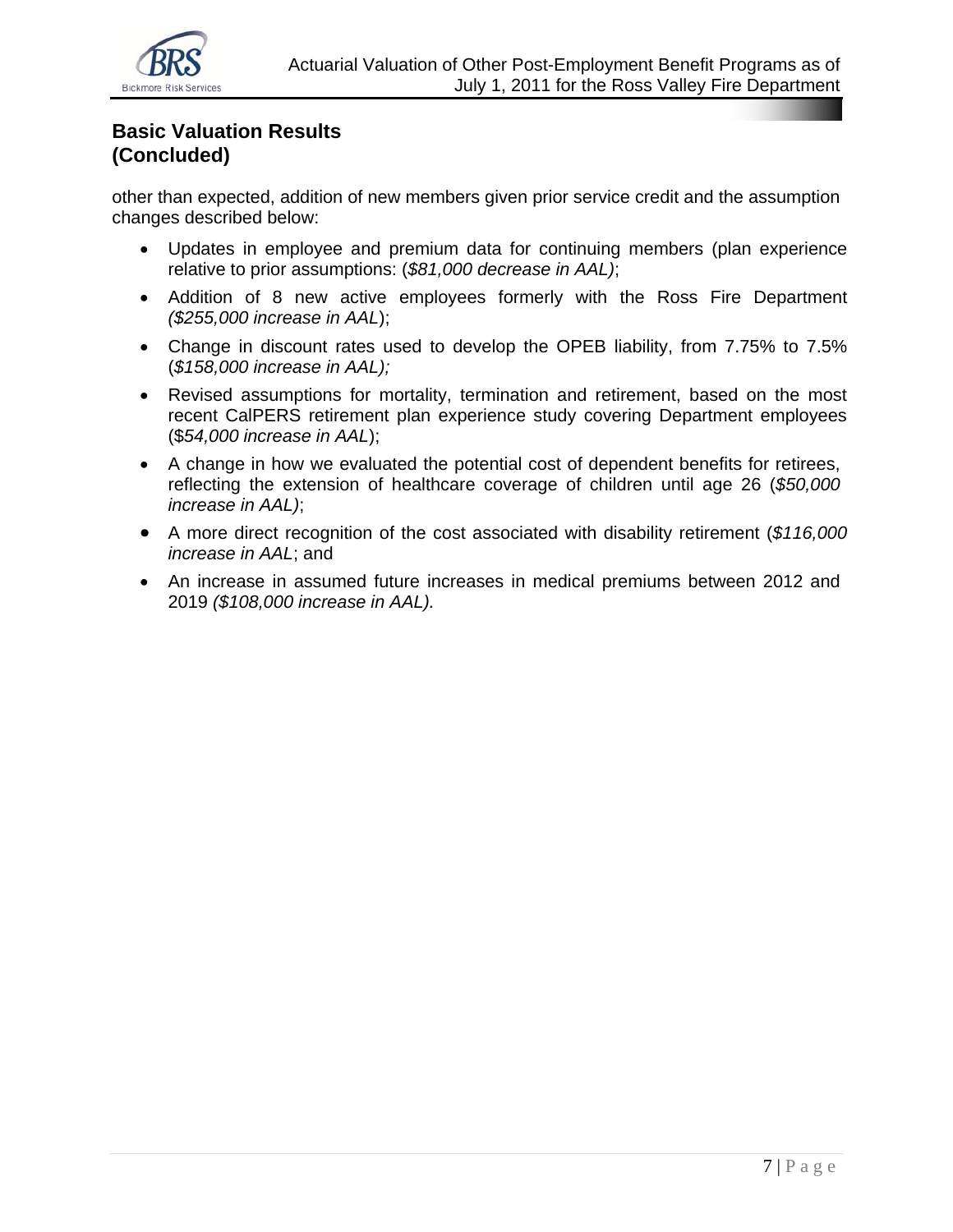

#### **F. Funding Policy**

The specific calculation of the ARC and annual OPEB expense for an employer depends on how the employer elects to fund these benefits. Contributing an amount greater than or equal to the ARC each year is referred to as "prefunding". Prefunding generally allows the employer to have the liability calculated using a higher discount rate, which in turn lowers the liability. In addition, following a prefunding policy does not build up a net OPEB obligation because the contribution equals or exceeds the annual OPEB cost each year.

#### **Determination of the ARC**

The Annual Required Contribution (ARC) consists of two basic components, which have been adjusted with interest to the Department's fiscal year end:

- The amounts attributed to service performed in the current fiscal year (the normal cost) and
- Amortization of the unfunded actuarial accrued liability (UAAL).

The ARC for each of the fiscal years ending June 30, 2013 and June 30, 2014 is developed in Table 1B.

#### **Decisions Affecting the Amortization Payment**

The period and method for amortizing the AAL can significantly affect the ARC. GASB 45:

- Prescribes a maximum amortization period of 30 years and requires no minimum amortization period (except 10 years for certain actuarial gains). Immediate full funding of the liability is also permitted, where the expected employer contribution is shown as the interest-adjusted sum of the normal cost and the entire amount of the unfunded accrued liability. Expected contributions in future years are then reduced to the expected normal cost (as a percentage of payroll) plus amortization of any new changes in the unfunded AAL.
- Allows amortization payments to be determined (a) as a level percentage of payroll, designed to increase over time as payroll increases, or (b) as a level dollar amount much like a conventional mortgage, so that this component of the ARC does not increase over time. Where a plan is closed and has no ongoing payroll base, a level percent of payroll basis is not permitted.
- Allows the amortization period to decrease annually by one year (closed basis) or to be maintained at the same number of years (open basis).

#### **Funding Policy Illustrated in This Report**

It is our understanding that the Department's prefunding policy includes amortization of the unfunded AAL over a closed 30-year period initially effective July 1, 2009; the remaining period applicable in determining the ARC for the fiscal year ending June 30, 2013 is 27 years. Amortization payments are determined on a level percent of pay basis.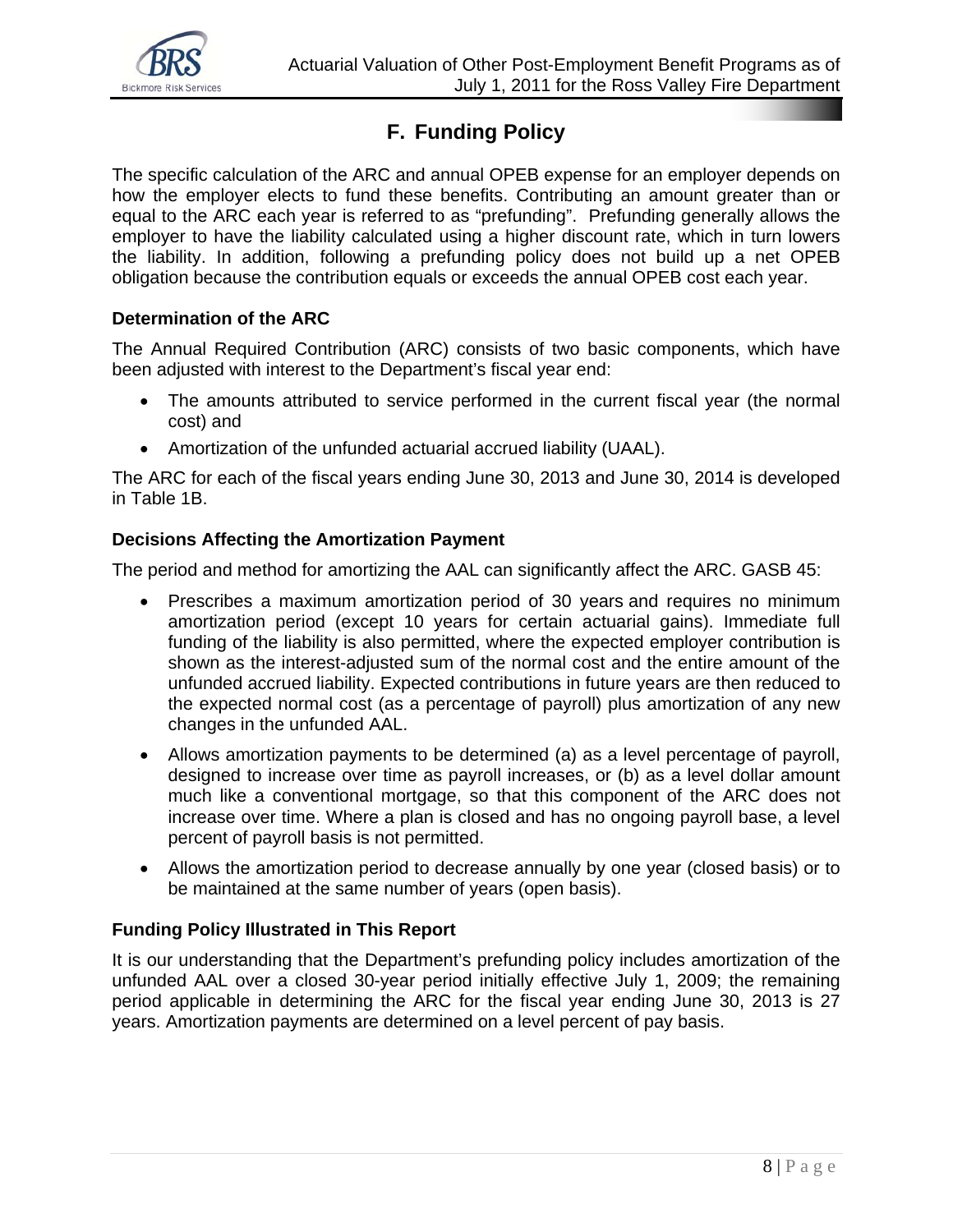

#### **G. Choice of Actuarial Funding Method and Assumptions**

The "ultimate real cost" of an employee benefit plan is the value of all benefits and other expenses of the plan over its lifetime. These expenditures are dependent only on the terms of the plan and the administrative arrangements adopted, and as such are not affected by the actuarial funding method. The actuarial funding method attempts to spread recognition of these expected costs on a level basis over the life of the plan, and as such sets the "incidence of cost". Methods that produce higher initial annual (prefunding) costs will produce lower annual costs later. Conversely, methods that produce lower initial costs will produce higher annual costs later relative to the other methods. GASB 45 allows the use of any of six actuarial funding methods; a brief description of each is in the glossary.

#### **Factors Impacting the Selection of Funding Method**

While the goal of GASB 45 is to match recognition of retiree medical expense with the periods during which the benefit is earned, the funding methods differ because they focus on different financial measures in attempting to level the incidence of cost. Appropriate selection of a funding method contributes to creating intergenerational equity between generations of taxpayers. The impact of potential new employees entering the plan may also affect selection of a funding method, though this is not a factor in this plan.

We believe it is most appropriate for the plan sponsor to adopt a theory of funding and consistently apply the funding method representing that theory. This valuation was prepared using the entry age normal cost method with normal cost determined on a level percent of pay basis. The entry age normal cost method often produces initial contributions between those of the other more common methods and is generally regarded by pension actuaries as the most stable of the funding methods and is one of the most commonly used methods for GASB 45 compliance. In addition, it is the method required for plans participating in the California Employers Retiree Benefit Trust (CERBT).

#### **Factors Affecting the Selection of Assumptions**

Special considerations apply to the selection of actuarial funding methods and assumptions for the Department. In particular, CalPERS has issued a set of standardized actuarial methods and assumptions to be used by entities participating in CERBT and the actuarial assumptions used in this report for GASB 45 analysis are intended to comply with these requirements. The assumptions required for use by CERBT were updated since the last valuation, to reflect recent experience, and the revised assumptions were utilized for this valuation.

In selecting an appropriate discount rate, GASB states that the discount rate should be based on the expected long-term yield of investments used to finance the benefits. CERBT provides participating employers with three possible asset allocation strategies; a maximum discount rate is assigned to each of these strategies, which may be rounded or reduced to include a margin for adverse deviation. As requested by the Department and permitted by CERBT where its asset allocation Strategy #1 is employed, the discount rate used in this valuation is 7.5%.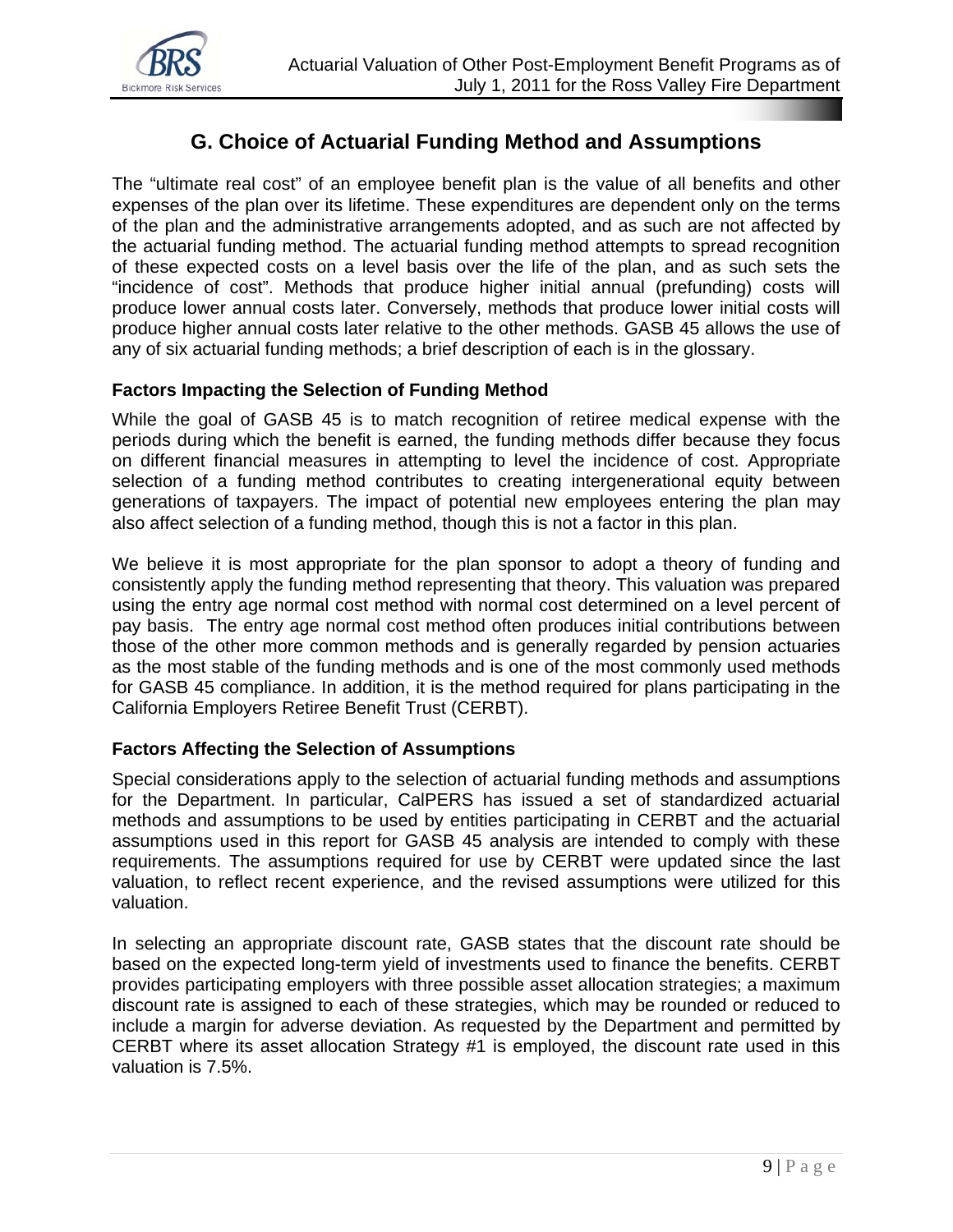

#### **H. Certification**

We certify that this report has been prepared in accordance with our understanding of GASB 45, and that the results shown in Section E and in Tables 1A, 1B and 1C accurately present our analysis of the actuarial calculations for this plan required by GASB 45. Each signing individual is a Manager in the Health & Benefits Actuarial Unit at Bickmore Risk Services and a Member of the American Academy of Actuaries who satisfies the qualification requirements for rendering this opinion.

Signed: July 17, 2012

Costruine L. Macleo

Fravis M. Rhauer, Jr

Catherine L. MacLeod, FSA, EA, MAAA Francis M. Schauer Jr., FSA, FCA, EA, MAAA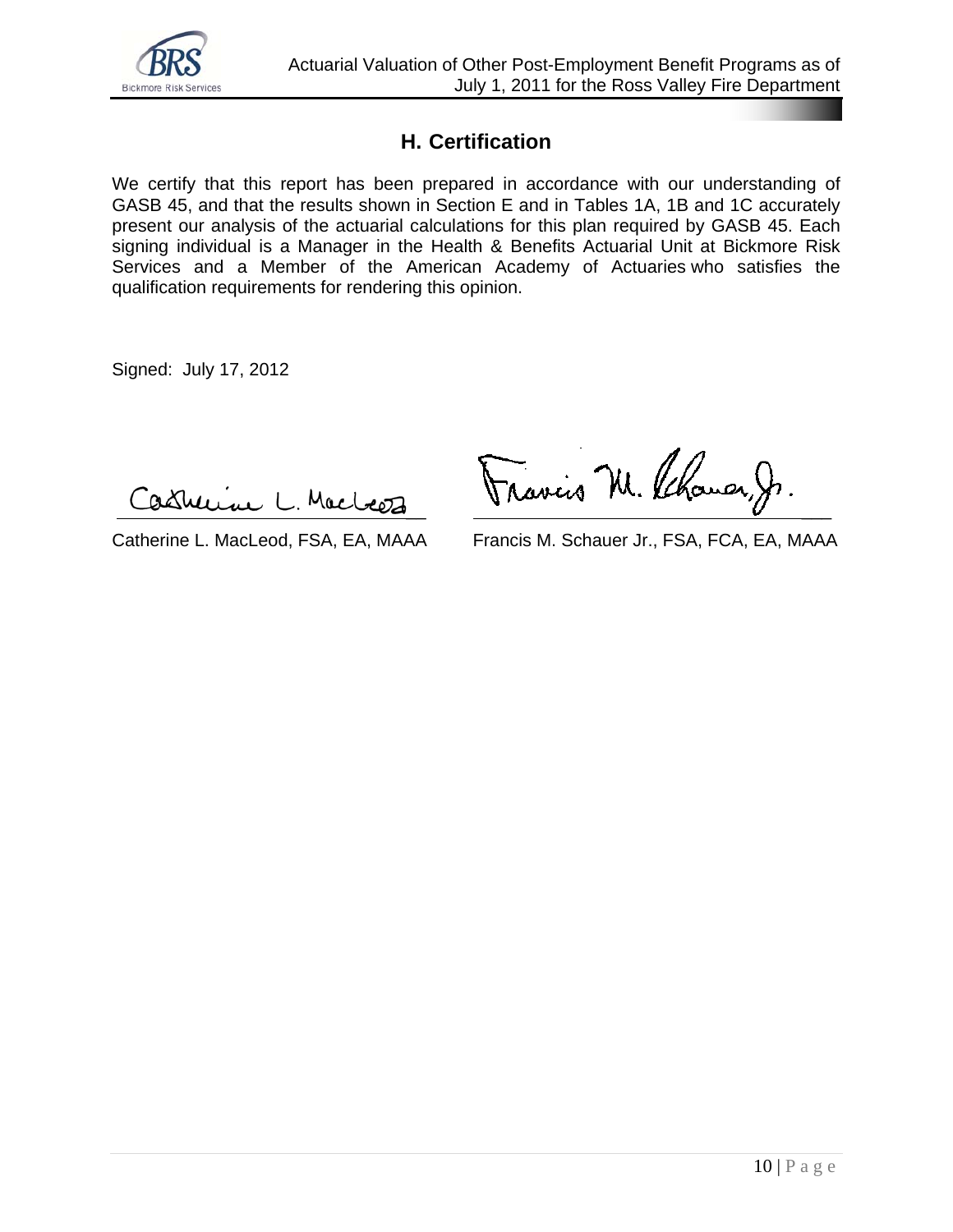

#### **Table 1A**

#### **Roll Forward of 2011 Valuation Results - Prefunding Basis**

The basic valuation results are presented in Section E. The following summarizes the results of the July 1, 2011 valuation adjusted to be applicable for the fiscal years ending June 30, 2013 and 2014. These adjusted results become the basis for calculating the annual required contribution for these years, shown in Table 1B on the following page.

The results shown below and on the following two pages reflect our understanding that the Department intends to contribute 100% of the ARC for each fiscal year up to and including the years to which this report is expected to be applied. Should those contributions differ by more than an immaterial amount, some of the results in this report will need to be revised.

| <b>Valuation date</b>                                                                                    |    | <b>Prefunding Basis</b>             |    |                                     |  |
|----------------------------------------------------------------------------------------------------------|----|-------------------------------------|----|-------------------------------------|--|
|                                                                                                          |    | 7/1/2011                            |    |                                     |  |
| For fiscal year beginning<br>For fiscal year ending                                                      |    | 7/1/2012<br>6/30/2013               |    | 7/1/2013<br>6/30/2014               |  |
| Discount rate                                                                                            |    | 7.50%                               |    | 7.50%                               |  |
| <b>Number of Covered Employees</b><br>Actives<br><b>Retirees</b><br><b>Total Participants</b>            |    | $34*$<br>$30*$<br>$64*$             |    | $34*$<br>$30*$<br>$64*$             |  |
| <b>Actuarial Present Value of Projected Benefits</b><br>Actives<br><b>Retirees</b><br><b>Total APVPB</b> | \$ | 3,655,075<br>2,837,211<br>6,492,286 | \$ | 3,911,923<br>2,832,444<br>6,744,367 |  |
| <b>Actuarial Accrued Liability (AAL)</b><br>Actives<br><b>Retirees</b><br><b>Total AAL</b>               |    | 2,581,849<br>2,837,211<br>5,419,061 |    | 2,892,029<br>2,832,444<br>5,724,473 |  |
| <b>Actuarial Value of Assets</b>                                                                         |    | 501,941                             |    | 753,539                             |  |
| <b>Unfunded AAL (UAAL)</b>                                                                               |    | 4,917,119                           |    | 4,970,934                           |  |
| <b>Normal Cost</b>                                                                                       |    | 124,486                             |    | 128,532                             |  |
| <b>Benefit Payments</b><br>Actives (in retirement)<br><b>Retirees</b><br><b>Total</b>                    |    | 17,282<br>217,558<br>234,840        |    | 31,684<br>229,949<br>261,633        |  |

\* The counts of active employees and retirees shown above are as of the valuation date. Based on assumptions outlined in Table 4, we recognize the possibility that some active employees will leave employment, some may retire and elect benefits and that coverage for some current retirees may cease. In addition, because this valuation has been prepared on a closed group basis, no potential future employees are included. Thus, it is possible that the actual number of active and retired employees in the future year would be different from those shown above.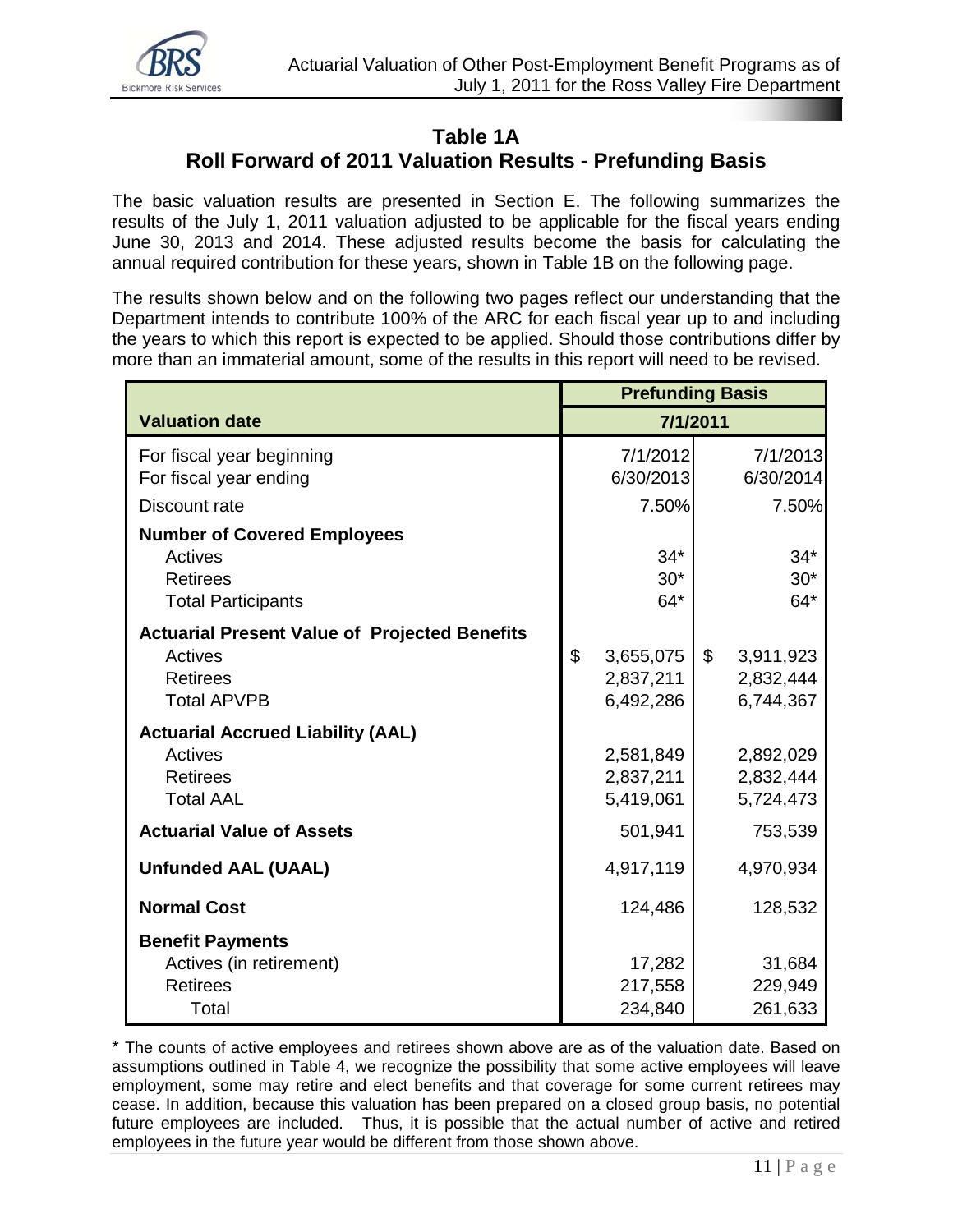

#### **Table 1B**

#### **Calculation of the Annual Required Contribution**

The following exhibit calculates the amortization payments and the annual required contribution (ARC) on a prefunding basis for the fiscal years ending June 30, 2013 and June 30, 2014.

|                                              | <b>Prefunding Basis</b> |                |  |
|----------------------------------------------|-------------------------|----------------|--|
| <b>Fiscal Year End</b>                       | 6/30/2013               | 6/30/2014      |  |
| <b>Funding Policy</b>                        |                         |                |  |
| Discount rate                                | 7.50%                   | 7.50%          |  |
| Amortization method                          | Level % of Pay          | Level % of Pay |  |
| Initial amortization period (in years)       | 30                      | 30             |  |
| Remaining period (in years)                  | 27                      | 26             |  |
| <b>Determination of Amortization Payment</b> |                         |                |  |
| <b>UAAL</b>                                  | 4,917,119               | 4,970,934      |  |
| Factor                                       | 16.7823                 | 16.4319        |  |
| Payment                                      | 292,994                 | 302,517        |  |
| <b>Annual Required Contribution (ARC)</b>    |                         |                |  |
| <b>Normal Cost</b>                           | 124,486                 | 128,532        |  |
| Amortization of UAAL                         | 292,994                 | 302,517        |  |
| Interest to 06/30                            | 31,311                  | 32,329         |  |
| <b>Total ARC at fiscal year end</b>          | 448,792                 | 463,378        |  |

While the following is not intended to be used to determine the normal cost or ARC in future years, this information may be of value for planning purposes:

| <b>Valuation date</b>               | 7/1/2011  |           |  |  |
|-------------------------------------|-----------|-----------|--|--|
| <b>Fiscal Year End</b>              | 6/30/2013 | 6/30/2014 |  |  |
| Projected covered payroll           | 3,264,416 | 3,370,510 |  |  |
| Normal Cost as a percent of payroll | 3.8%      | 3.8%      |  |  |
| ARC as a percent of payroll         | 13.7%     | 13.7%     |  |  |
| ARC per active ee                   | 13,200    | 13,629    |  |  |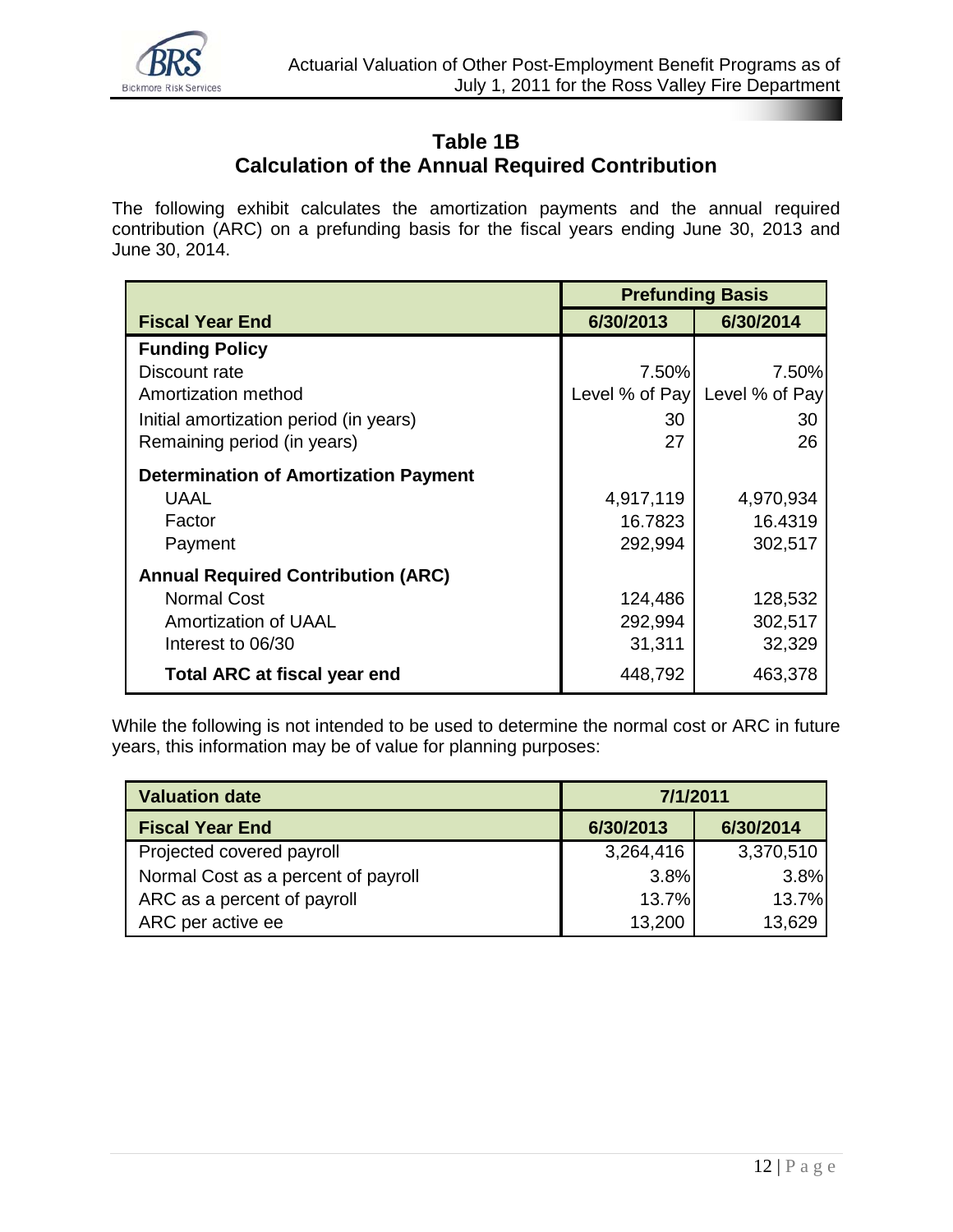

#### **Table 1C Expected OPEB Disclosures**

The exhibit below develops the annual OPEB expense, estimates the expected OPEB contributions and projects the net OPEB obligation for the fiscal years ending June 30, 2013 and June 30, 2014. The calculations assume the Department continues to follow the prefunding approach outlined on the prior page.

|                                                                                                                                                                                                                          |                               | <b>Prefunding Basis</b>       |
|--------------------------------------------------------------------------------------------------------------------------------------------------------------------------------------------------------------------------|-------------------------------|-------------------------------|
| <b>Fiscal Year End</b>                                                                                                                                                                                                   | 6/30/2013                     | 6/30/2014                     |
| 1. Calculation of the Annual OPEB Expense<br>a. ARC for current fiscal year<br>b. Interest on Net OPEB Obligation (Asset)<br>at beginning of year<br>c. Adjustment to the ARC<br>d. Annual OPEB Expense $(a. + b. + c.)$ | \$<br>448,792<br>448,792      | 463,378<br>l\$<br>463,378     |
| 2. Calculation of Expected Contribution<br>a. Estimated payments on behalf of retirees<br>b. Estimated contribution to OPEB trust<br>c. Total Expected Employer Contribution                                             | 234,840<br>213,952<br>448,792 | 261,633<br>201,745<br>463,378 |
| 3. Change in Net OPEB Obligation (1.d. minus 2.c.)<br>Net OPEB Obligation (Asset), beginning of fiscal year                                                                                                              |                               |                               |
| Net OPEB Obligation (Asset) at fiscal year end                                                                                                                                                                           |                               |                               |

Please note that the expected payments to retirees shown above are projections and should be replaced with the actual payments in order to determine the portion of the ARC to be contributed to the OPEB trust.

Should total Department contributions (the sum of actual premiums paid and contributions to CERBT) be less than the ARC, the next valuation will likely require use of a lower discount rate for valuing the liabilities.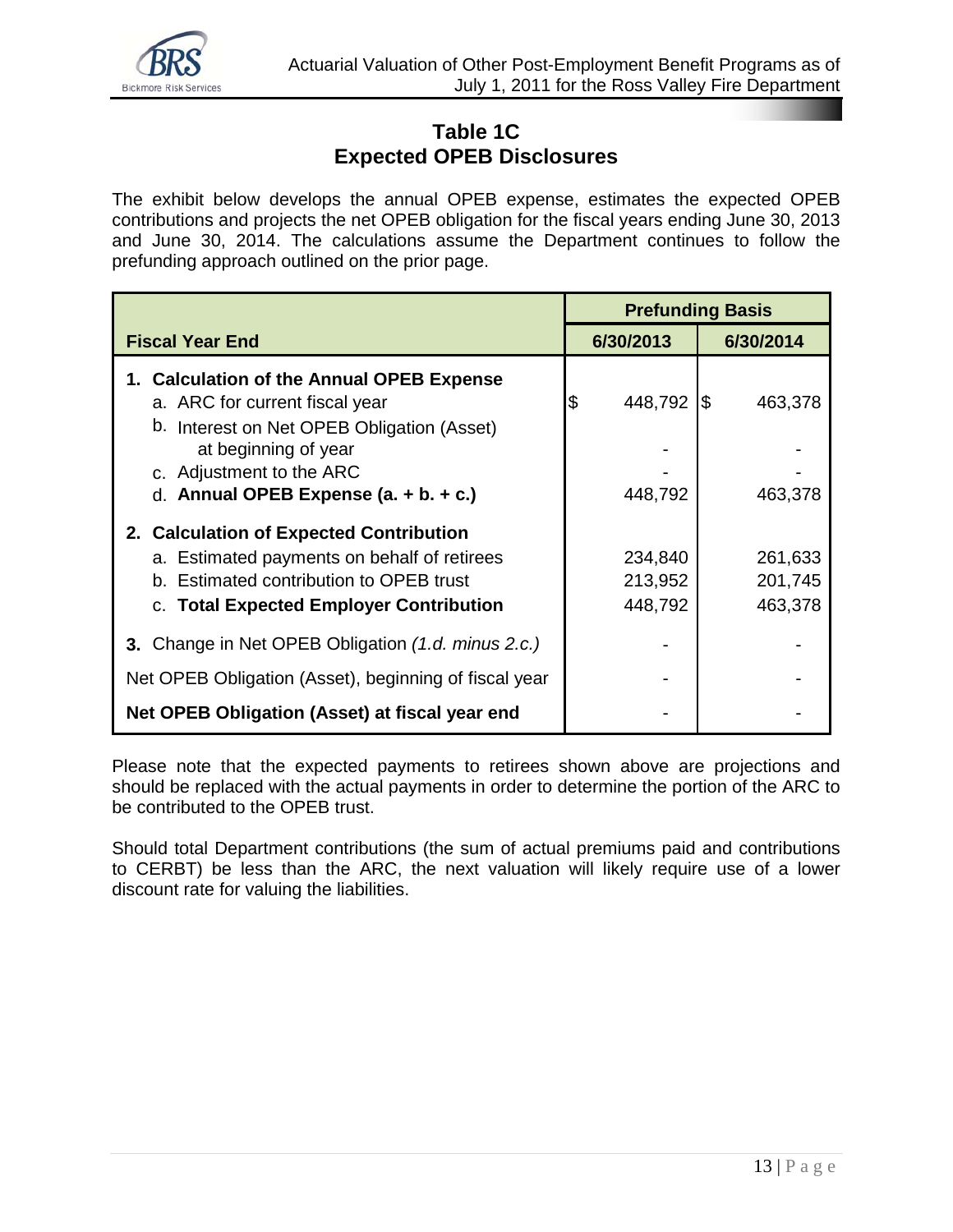

#### **Table 2 Summary of Employee Data**

The Department reported 34 active employees; of these, 33 are currently participating in the medical program while one employee was waiving coverage as of the valuation date. Age and service information for the reported individuals is provided below:

| <b>Distribution of Benefits-Eligible Active Employees</b> |                         |                |        |                |          |                  |              |                |
|-----------------------------------------------------------|-------------------------|----------------|--------|----------------|----------|------------------|--------------|----------------|
| <b>Current</b>                                            | <b>Years of Service</b> |                |        |                |          |                  |              |                |
| Age                                                       | Under 1                 | 1 to $4$       | 5 to 9 | 10 to 14       | 15 to 19 | 20 & Up          | <b>Total</b> | <b>Percent</b> |
| Under 25                                                  | 1                       |                |        |                |          |                  | 2            | 6%             |
| 25 to 29                                                  |                         |                | 2      |                |          |                  | 3            | 9%             |
| 30 to 34                                                  |                         | $\overline{c}$ | 1      | 1              |          |                  | 4            | 12%            |
| 35 to 39                                                  |                         |                | 4      | $\overline{c}$ | 1        |                  | 8            | 24%            |
| 40 to 44                                                  |                         |                | 1      | 2              | 1        | $\overline{c}$   | 7            | 21%            |
| 45 to 49                                                  |                         |                |        |                | 1        | $\boldsymbol{2}$ | 4            | 12%            |
| 50 to 54                                                  |                         |                |        |                |          | 5                | 5            | 15%            |
| 55 to 59                                                  |                         |                |        |                |          | 1                |              | 3%             |
| 60 to 64                                                  |                         |                |        |                |          |                  | 0            | 0%             |
| 65 to 69                                                  |                         |                |        |                |          |                  | 0            | 0%             |
| 70 & Up                                                   |                         |                |        |                |          |                  | 0            | $0\%$          |
| <b>Total</b>                                              | 1                       | 6              | 8      | 6              | 3        | 10               | 34           | 100%           |
| <b>Percent</b>                                            | 3%                      | 18%            | 24%    | 18%            | 9%       | 29%              | 100%         |                |

(Percentages adjusted to total 100%)

| <b>Annual Covered Payroll</b>    | \$3,161,662 |
|----------------------------------|-------------|
| Average Attained Age for Actives | 40.5        |
| Average Years of Service         | 13.7        |

\$3,161,662

There are also 30 retirees or their beneficiaries receiving benefits as of July 1, 2011. The following chart summarizes the ages of current retirees in the Department plan.

| <b>Retirees by Age</b> |                |                |  |  |  |
|------------------------|----------------|----------------|--|--|--|
| <b>Current</b><br>Age  | Number         | <b>Percent</b> |  |  |  |
| Below 50               | 1              | 3%             |  |  |  |
| 50 to 54               | $\overline{2}$ | 7%             |  |  |  |
| 55 to 59               | $\overline{2}$ | 7%             |  |  |  |
| 60 to 64               | $\overline{7}$ | 23%            |  |  |  |
| 65 to 69               | 3              | 10%            |  |  |  |
| 70 to 74               | 6              | 20%            |  |  |  |
| 75 to 79               | 4              | 13%            |  |  |  |
| 80 & up                | 5              | 17%            |  |  |  |
| Total                  | 30             | 100%           |  |  |  |
| Average Attained Age   |                |                |  |  |  |
| for Retirees:          |                | 70.0           |  |  |  |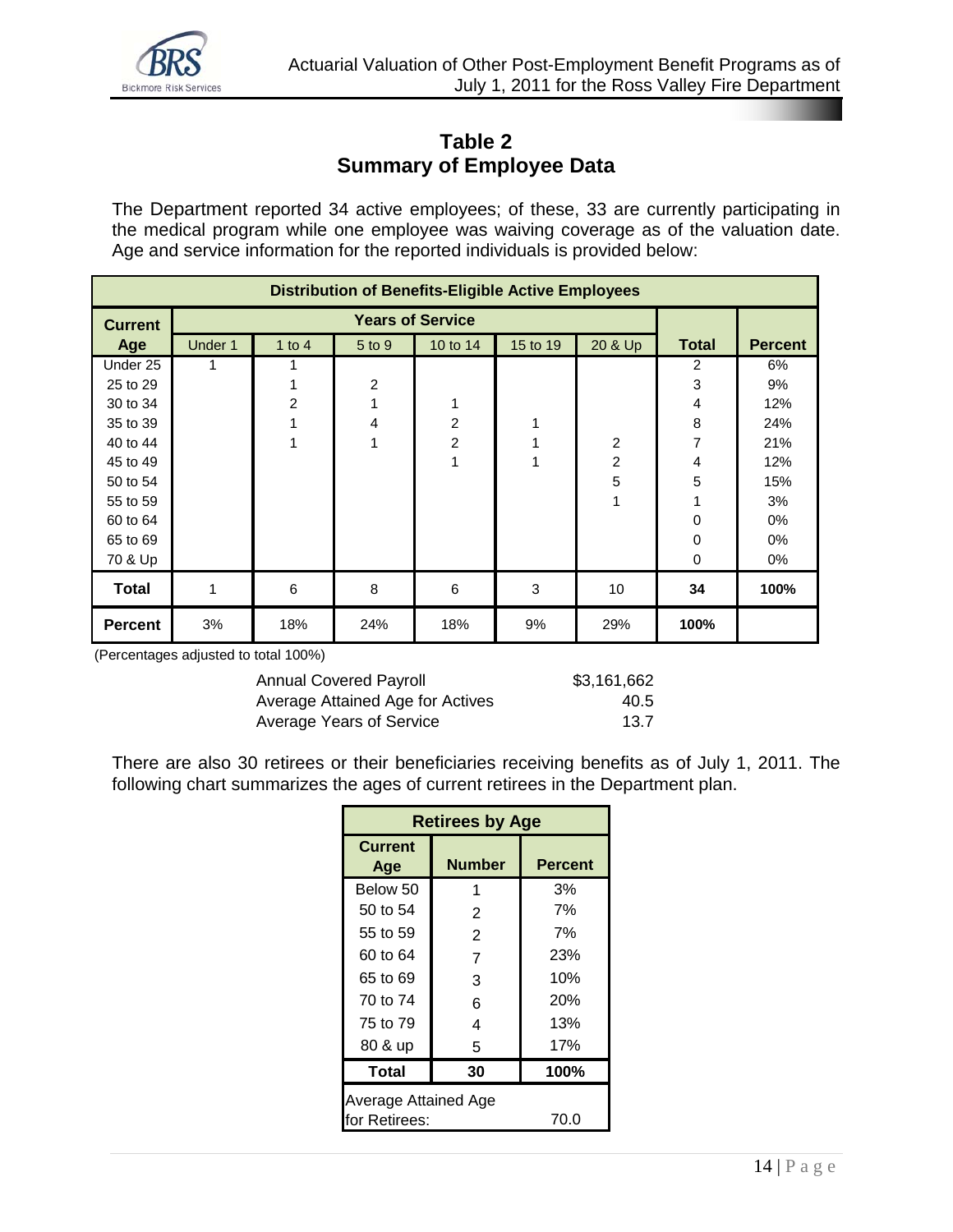

#### **Table 2 (Concluded)**

Participants covered in each employment group, both active and retired, are shown below:

| Group | <b>Active</b> | <b>Retired</b> | <b>Total</b> |
|-------|---------------|----------------|--------------|
| RVFD  | 26            | ۹Λ             | 56           |
| Ross  |               |                |              |
| Гоtal | 34            | 36             |              |

The following chart shows the changes in employees covered by the plan since the prior valuation was prepared.

| <b>Reconciliation of Covered Members</b> |    |    |  |    |  |  |  |
|------------------------------------------|----|----|--|----|--|--|--|
| Retired<br>Surv Sp<br>Active<br>Total    |    |    |  |    |  |  |  |
| Number on 1/1/2010                       | 28 | 21 |  | 57 |  |  |  |
| New in (Ross employees                   | 8  |    |  |    |  |  |  |
| Withdrawals/deaths                       |    |    |  |    |  |  |  |
| <b>Retired</b>                           |    | 2  |  |    |  |  |  |
| Number on 7/1/2011                       | 34 | 22 |  | 64 |  |  |  |

Because plan costs vary by the plan in which the retiree participates, it is helpful to review which plans are most commonly selected. The following summarizes the Department's distribution of employees by medical plan.

| <b>Current Medical Plan</b> | <b>Active</b> | <b>Retired</b> |
|-----------------------------|---------------|----------------|
| <b>PERS Choice Bay</b>      |               |                |
| <b>Kaiser Bay</b>           | 23            | 20             |
| <b>Blue Shield HMO Bay</b>  |               | 3              |
| <b>PERS Care Bay</b>        |               |                |
| <b>PERS Care NoCal</b>      |               |                |
| <b>PERS Choice NoCal</b>    |               | 3              |
| <b>PERS Choice OOS</b>      |               |                |
| Waived                      |               |                |
| ʻotal                       |               |                |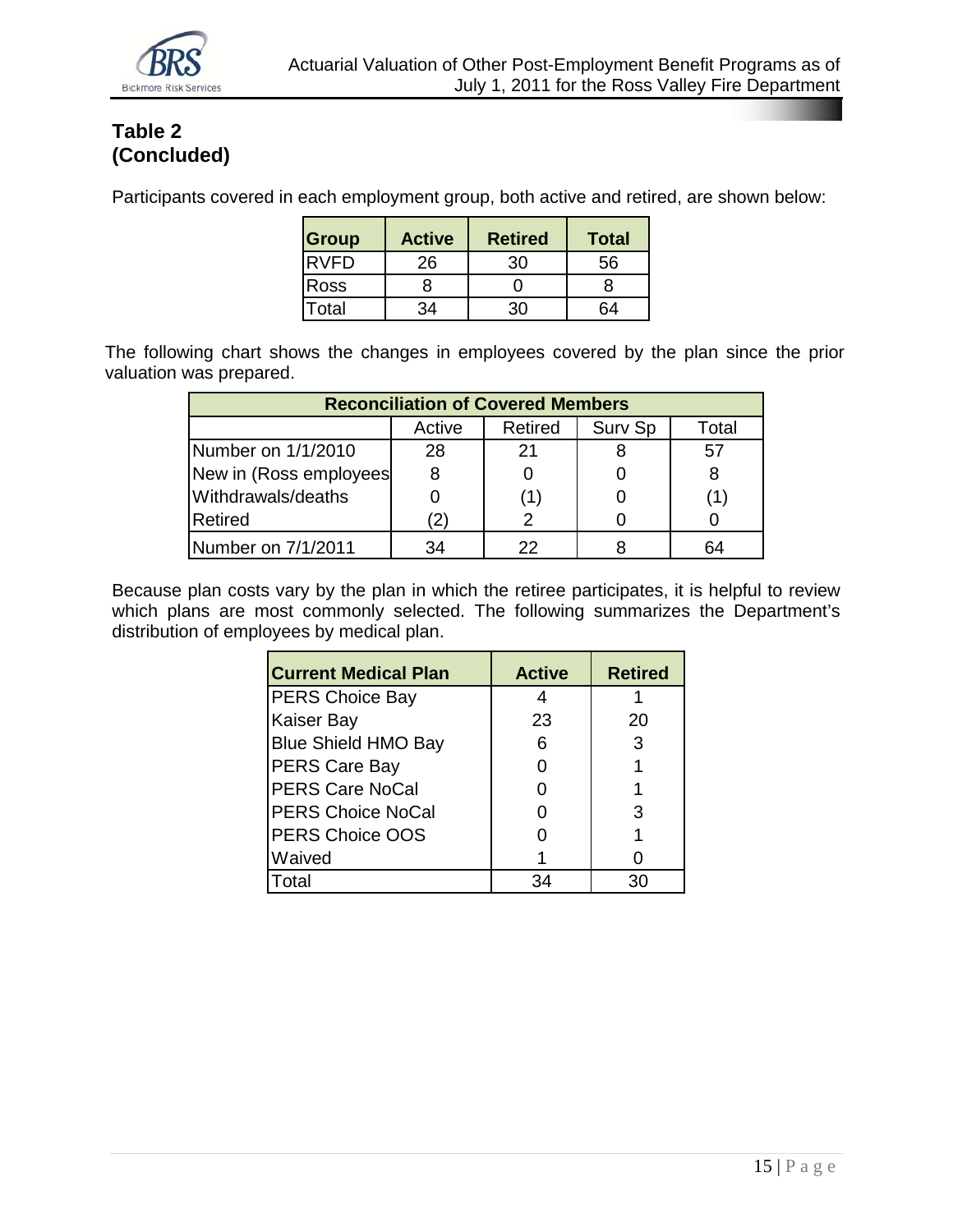

#### **Table 3A Summary of Retiree Benefit Provisions**

**OPEB provided:** The Department has indicated that the only OPEB provided is medical coverage.

**Access to coverage:** Medical coverage is currently provided through CalPERS as permitted under the Public Employees' Medical and Hospital and Care Act (PEMHCA).

- $\triangleright$  This coverage requires the employee to satisfy the requirements for retirement under CalPERS. Retirement requires attainment of age 50 with 5 years of State or public agency service or approved disability retirement.
- $\triangleright$  If an eligible employee is not already enrolled in the medical plan, he or she may enroll within 60 days of retirement or during any future open enrollment period.
- $\triangleright$  Coverage may be continued at the retiree's option for his or her lifetime. A surviving spouse and other eligible dependents may also continue coverage.
- $\triangleright$  The employee must commence his or her retirement warrant within 120 days of terminating employment with the Department to be eligible to continue medical coverage through the Department and be entitled to the employer subsidy described below.

**Benefits provided:** As a PEMHCA employer, the Department is obligated to contribute toward the cost of retiree medical coverage for the retiree's lifetime or until coverage is discontinued. The Department maintains an "unequal" resolution with CalPERS (executed in 1989) which defines the level of the Department's contribution toward the cost of medical plan premiums for *active* employees to be the full cost of medical coverage for active  $\epsilon$  employees, their spouses and dependents<sup>2</sup>. Under the unequal resolution, the employer's contribution toward *retiree* medical benefits is determined by multiplying together the first three items below, subject to the limit in the fourth:

- 1) 5% *times*
- 2) The number of prior years the employer has been contracted with PEMHCA *times*
- 3) The contribution the employer makes towards active employee health benefits
- 4) Regardless of the percentage determined above, the maximum increase each year in the employer's monthly subsidy on behalf of each retiree (including dependents) is \$100.

Since the PEMHCA resolution was passed over 20 years ago, the Department would seem to be required to provide retiree medical benefits identical to those which it provides for active employees in the same plan at the same coverage levels. However, the \$100 per month maximum increase (described in item 4 above) causes the benefit for two-party and family coverage to remain below the benefits provided to active employees, until the retiree becomes eligible for Medicare and the premium rates decrease.

 2 It is our understanding that the Department's contribution toward medical coverage for active employees is actually limited to the Kaiser Familiy premium. However, the PEMHCA resolution has not yet been updated with CalPERS and, as such, retiree benefits are still being determined in accordance with the 1989 resolution.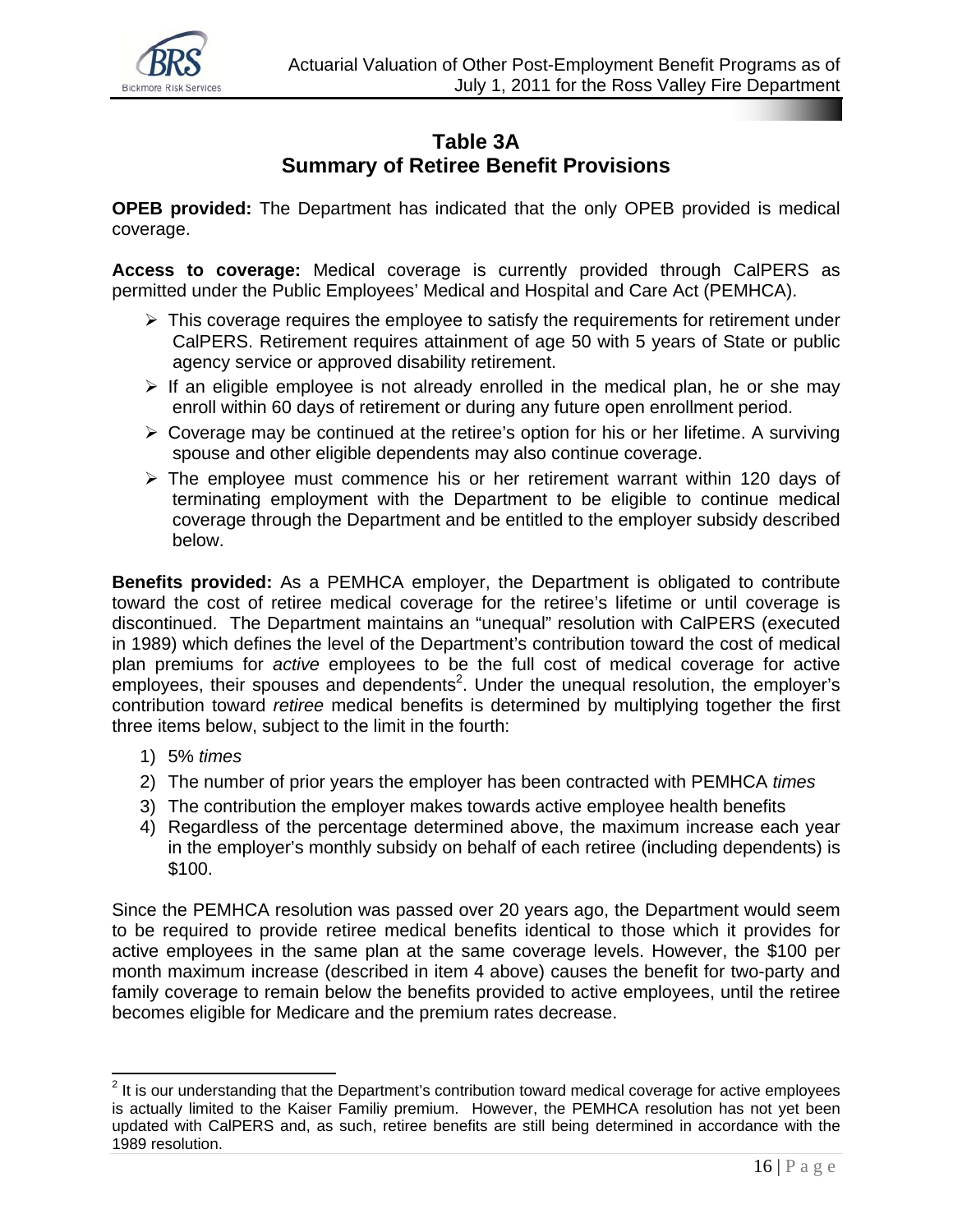

#### **Table 3 – Retiree Benefit Provisions (Concluded)**

**Current premium rates:** The 2011 CalPERS monthly medical plan rates in the Bay Area rate group are shown in the table below. If different rates apply where the member resides outside of this area, those rates are reflected in the valuation, but not listed here.

| Bay Area 2011 Health Plan Rates |          |                                     |            |                          |          |            |  |  |
|---------------------------------|----------|-------------------------------------|------------|--------------------------|----------|------------|--|--|
|                                 |          | <b>Actives and Pre-Med Retirees</b> |            | <b>Medicare Eligible</b> |          |            |  |  |
| Plan                            | Ee Only  | Ee & 1                              | Ee $& 2+$  | Ee Only                  | Ee & 1   | Ee & 2+    |  |  |
| <b>Blue Shield HMO</b>          | \$675.51 | \$1,351.02                          | \$1,756.33 | \$337.88                 | \$675.76 | \$1,081.07 |  |  |
| <b>Blue Shield NetValue HMO</b> | 581.24   | 1162.48                             | 1511.22    | 337.88                   | 675.76   | 1024.50    |  |  |
| Kaiser HMO                      | 568.99   | 1137.98                             | 1479.37    | 282.30                   | 564.60   | 905.99     |  |  |
| <b>PERS Choice PPO</b>          | 563.40   | 1126.80                             | 1464.84    | 375.88                   | 751.76   | 1089.80    |  |  |
| <b>PERS Select PPO</b>          | 492.68   | 985.36                              | 1280.97    | 375.88                   | 751.76   | 1047.37    |  |  |
| <b>PERS Care PPO</b>            | 893.95   | 1787.90                             | 2324.27    | 433.66                   | 867.32   | 1403.69    |  |  |
| <b>PORAC Association Plan</b>   | 527.00   | 987.00                              | 1254.00    | 418.00                   | 833.00   | 1100.00    |  |  |

Note that the additional CalPERS administration fee is not included in this valuation.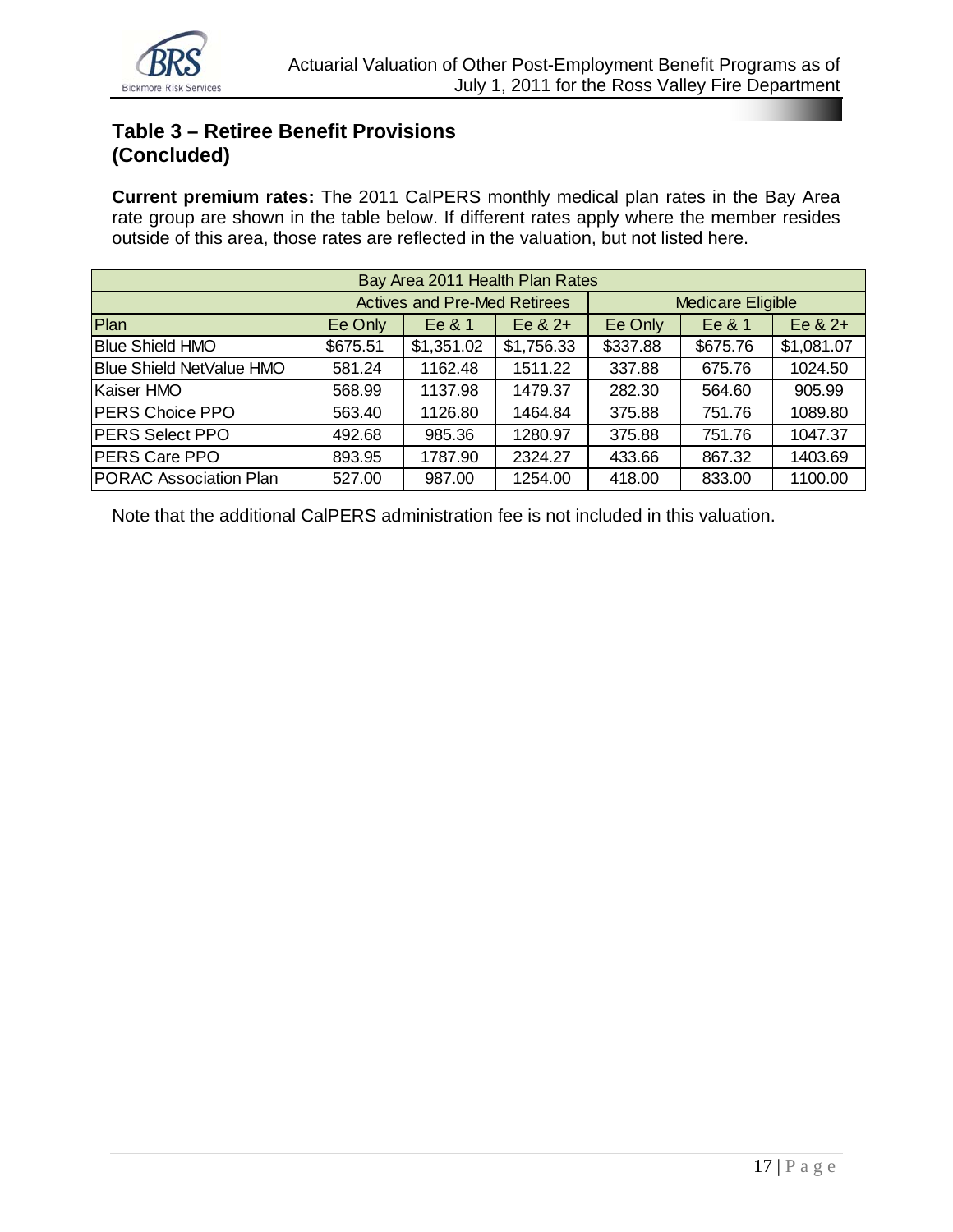

#### **Table 3B**

### **General CalPERS Annuitant Eligibility Provisions**

The content of this section has been drawn from Section C, Summary of Plan Provisions, of the State of California OPEB Valuation as of June 30, 2011, issued February 2012, to the State Controller from Gabriel Roeder & Smith. It is provided here as a brief summary of general annuitant and survivor coverage.

#### Health Care Coverage

#### *Retired Employees*

A member is eligible to enroll in a CalPERS health plan if he or she retires within 120 days of separation from employment and receives a monthly retirement allowance. If the member meets this requirement, he or she may continue his or her enrollment at retirement, enroll within 60 days of retirement, or enroll during any Open Enrollment period. If a member is currently enrolled in a CalPERS health plan and wants to continue enrollment into retirement, the employee will notify CalPERS and the member's coverage will continue into retirement.

Eligibility Exceptions*:* Certain family members are not eligible for CalPERS health benefits:

- Children age 26 or older
- Children's spouses
- Former spouses
- Never enrolled or disabled children over age 26
- Grandparents
- Parents
- Children of former spouses
- Other relatives

#### *Coordination with Medicare*

CalPERS retired members who qualify for premium-free Part A, either on their own or through a spouse (current, former, or deceased), must sign up for Part B as soon as they qualify for Part A. A member must then enroll in a CalPERS sponsored Medicare plan. The CalPERSsponsored Medicare plan will pay for costs not paid by Medicare, by coordinating benefits.

#### *Survivors of an Annuitant*

If a CalPERS annuitant satisfied the requirement to retire within 120 days of separation, the survivor may be eligible to enroll within 60 days of the annuitant's death or during any future Open Enrollment period. Note: A survivor cannot add any new dependents; only dependents that were enrolled or eligible to enroll at the time of the member's death qualify for benefits.

Surviving registered domestic partners who are receiving a monthly annuity as a surviving beneficiary of a deceased employee or annuitant on or after January 1, 2002, are eligible to continue coverage if currently enrolled, enroll within 60 days of the domestic partner's death, or enroll during any future Open Enrollment period.

Surviving enrolled family members who do not qualify to continue their current coverage are eligible for continuation coverage under COBRA.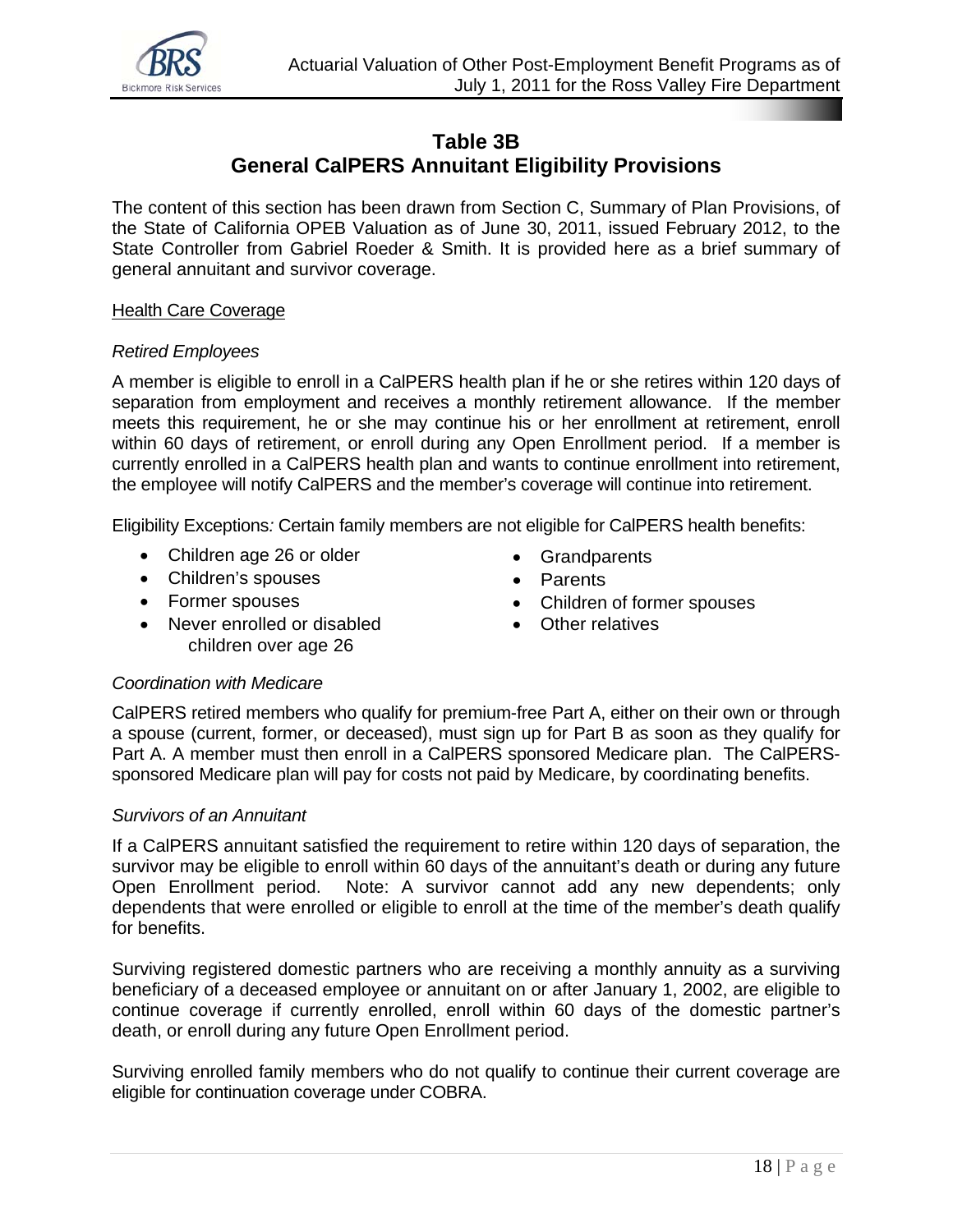

#### **Table 4 OPEB Valuation Actuarial Methods and Assumptions**

| <b>Valuation Date</b>                                | July 1, 2011                                                                                                                                         |
|------------------------------------------------------|------------------------------------------------------------------------------------------------------------------------------------------------------|
| <b>Funding Method</b>                                | Entry Age Normal Cost, level percent of pay <sup>3</sup>                                                                                             |
| <b>Asset Valuation Method</b>                        | Market value of assets                                                                                                                               |
| Discount Rate                                        | 7.5%                                                                                                                                                 |
| <b>Participants Valued</b>                           | Only current active employees and retired participants<br>and covered dependents are valued. No future entrants<br>are considered in this valuation. |
| Salary Increase                                      | 3.25% per year                                                                                                                                       |
| Assumed Increase for<br><b>Amortization Payments</b> | 3.25% per year where determined on a<br>percent of pay basis                                                                                         |

*The demographic actuarial assumptions used in this valuation are based on the (demographic) experience study of the California Public Employees Retirement System using data from 1997 to 2007. Rates for selected age and service are shown below and on the following pages.* 

Mortality Before Retirement Illustrative rates:

| <b>CalPERS Public Agency</b><br><b>Miscellaneous Non-Industrial</b><br>Deaths only |         |         | <b>CalPERS Public Agency Police</b><br>& Fire Combined Industrial &<br><b>Non-Industrial Deaths</b> |         |         |
|------------------------------------------------------------------------------------|---------|---------|-----------------------------------------------------------------------------------------------------|---------|---------|
| Age                                                                                | Male    | Female  | Age                                                                                                 | Male    | Female  |
| 15                                                                                 | 0.00045 | 0.00006 | 15                                                                                                  | 0.00045 | 0.00006 |
| 20                                                                                 | 0.00047 | 0.00016 | 20                                                                                                  | 0.00050 | 0.00019 |
| 30                                                                                 | 0.00053 | 0.00036 | 30                                                                                                  | 0.00063 | 0.00046 |
| 40                                                                                 | 0.00087 | 0.00065 | 40                                                                                                  | 0.00100 | 0.00078 |
| 50                                                                                 | 0.00176 | 0.00126 | 50                                                                                                  | 0.00191 | 0.00141 |
| 60                                                                                 | 0.00395 | 0.00266 | 60                                                                                                  | 0.00412 | 0.00283 |
| 70                                                                                 | 0.00914 | 0.00649 | 70                                                                                                  | 0.00933 | 0.00668 |
| 80                                                                                 | 0.01527 | 0.01108 | 80                                                                                                  | 0.01548 | 0.01129 |

 3 The level percent of pay aspect of the funding method refers to how the normal cost is determined. Use of level percent of pay cost allocations in the funding method is separate from and has no effect on a decision regarding use of a level percent of pay or level dollar basis for determining amortization payments.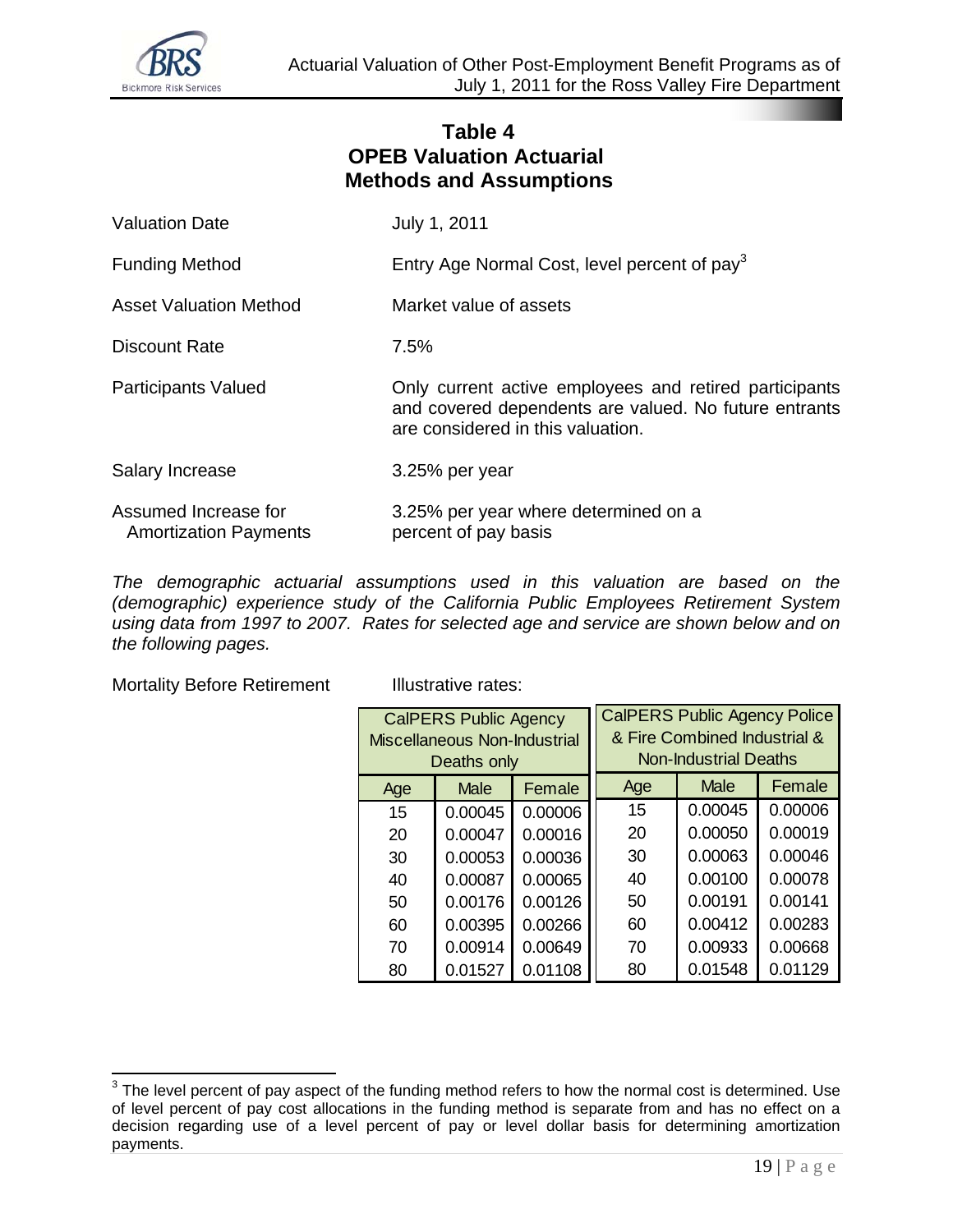

Mortality After Retirement

Illustrative rates: Healthy Lives

| <b>CalPERS Public Agency</b><br>Miscellaneous, Police & Fire<br><b>Post Retirement Mortality</b> |                    |         |  |  |  |  |
|--------------------------------------------------------------------------------------------------|--------------------|---------|--|--|--|--|
| Age                                                                                              | Male               | Female  |  |  |  |  |
| 40                                                                                               | 0.00093            | 0.00062 |  |  |  |  |
| 50                                                                                               | 0.00239            | 0.00125 |  |  |  |  |
| 60                                                                                               | 0.00720            | 0.00431 |  |  |  |  |
| 70                                                                                               | 0.01675            | 0.01244 |  |  |  |  |
| 80                                                                                               | 0.05270<br>0.03749 |         |  |  |  |  |
| 90                                                                                               | 0.12404<br>0.16747 |         |  |  |  |  |
| 100                                                                                              | 0.34551<br>0.31876 |         |  |  |  |  |
| 110                                                                                              | 1.00000            | 1.00000 |  |  |  |  |

Disabled Lives

| <b>CalPERS Public Agency</b><br><b>Miscellaneous Disability</b><br><b>Post Retirement Mortality</b> |         |         |     | <b>CalPERS Public Agency</b><br><b>Fire Disability</b><br><b>Post Retirement Mortality</b> |         |
|-----------------------------------------------------------------------------------------------------|---------|---------|-----|--------------------------------------------------------------------------------------------|---------|
| Age                                                                                                 | Male    | Female  | Age | Male                                                                                       | Female  |
| 20                                                                                                  | 0.00664 | 0.00478 | 20  | 0.00313                                                                                    | 0.00238 |
| 30                                                                                                  | 0.00790 | 0.00512 | 30  | 0.00205                                                                                    | 0.00175 |
| 40                                                                                                  | 0.01666 | 0.00674 | 40  | 0.00217                                                                                    | 0.00207 |
| 50                                                                                                  | 0.01632 | 0.01245 | 50  | 0.00518                                                                                    | 0.00412 |
| 60                                                                                                  | 0.02293 | 0.01628 | 60  | 0.00808                                                                                    | 0.00815 |
| 70                                                                                                  | 0.03870 | 0.03019 | 70  | 0.02269                                                                                    | 0.01743 |
| 80                                                                                                  | 0.08388 | 0.05555 | 80  | 0.06956                                                                                    | 0.04549 |
| 90                                                                                                  | 0.21554 | 0.14949 | 90  | 0.16676                                                                                    | 0.13799 |

Termination Rates CalPERS Public Agency Miscellaneous: sum of Terminated Refund and Terminated Vested rates – Illustrative rates

| Attained | <b>Years of Service</b> |        |        |        |        |        |  |
|----------|-------------------------|--------|--------|--------|--------|--------|--|
| Age      | 0                       | 3      | 5      | 10     | 15     | 20     |  |
| 15       | 0.1812                  | 0.0000 | 0.0000 | 0.0000 | 0.0000 | 0.0000 |  |
| 20       | 0.1742                  | 0.1193 | 0.0946 | 0.0000 | 0.0000 | 0.0000 |  |
| 25       | 0.1674                  | 0.1125 | 0.0868 | 0.0749 | 0.0000 | 0.0000 |  |
| 30       | 0.1606                  | 0.1055 | 0.0790 | 0.0668 | 0.0581 | 0.0000 |  |
| 35       | 0.1537                  | 0.0987 | 0.0711 | 0.0587 | 0.0503 | 0.0450 |  |
| 40       | 0.1468                  | 0.0919 | 0.0632 | 0.0507 | 0.0424 | 0.0370 |  |
| 45       | 0.1400                  | 0.0849 | 0.0554 | 0.0427 | 0.0347 | 0.0290 |  |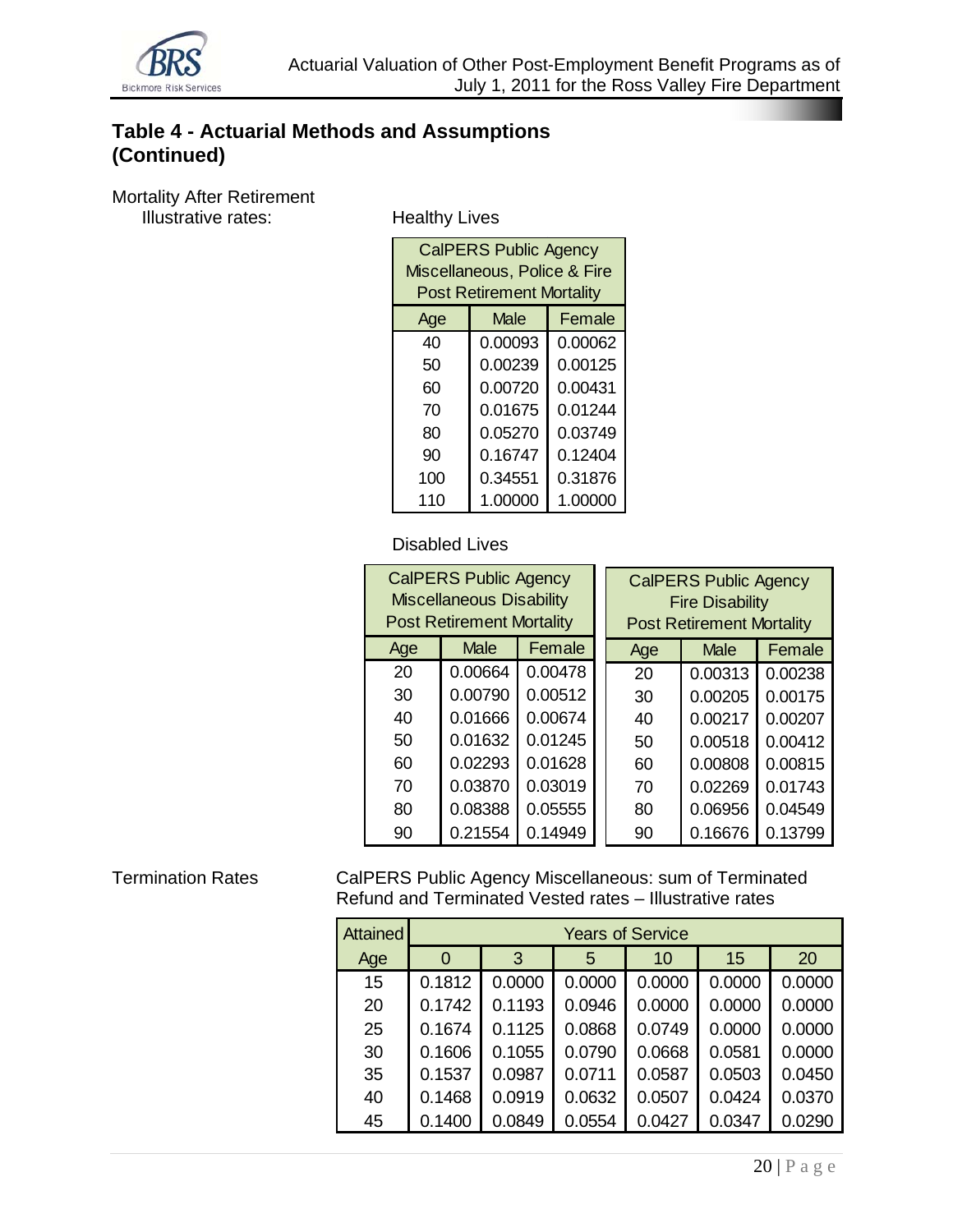

Termination Rates CalPERS Public Agency Fire: sum of Terminated Refund (concluded) and Terminated Vested rates – Illustrative rates

| Attained |        |        |        |        |        |        |
|----------|--------|--------|--------|--------|--------|--------|
| Age      | 0      | 3      | 5      | 10     | 15     | 20     |
| 15       | 0.0947 | 0.0000 | 0.0000 | 0.0000 | 0.0000 | 0.0000 |
| 20       | 0.0947 | 0.0323 | 0.0257 | 0.0000 | 0.0000 | 0.0000 |
| 25       | 0.0947 | 0.0323 | 0.0257 | 0.0090 | 0.0000 | 0.0000 |
| 30       | 0.0947 | 0.0323 | 0.0257 | 0.0090 | 0.0079 | 0.0000 |
| 35       | 0.0947 | 0.0323 | 0.0257 | 0.0090 | 0.0079 | 0.0069 |
| 40       | 0.0947 | 0.0323 | 0.0257 | 0.0090 | 0.0079 | 0.0069 |
| 45       | 0.0947 | 0.0323 | 0.0257 | 0.0090 | 0.0079 | 0.0069 |

#### Service Retirement Rates

CalPERS Public Agency Miscellaneous 2.7% @ 55 – Illustrative rates

| <b>Attained</b> | <b>Years of Service</b> |        |        |        |        |        |
|-----------------|-------------------------|--------|--------|--------|--------|--------|
| Age             | 5                       | 10     | 15     | 20     | 25     | 30     |
| 50              | 0.0275                  | 0.0350 | 0.0425 | 0.0500 | 0.0575 | 0.0650 |
| 55              | 0.0908                  | 0.1155 | 0.1403 | 0.1650 | 0.1898 | 0.2145 |
| 60              | 0.0880                  | 0.1120 | 0.1360 | 0.1600 | 0.1840 | 0.2080 |
| 65              | 0.1458                  | 0.1855 | 0.2253 | 0.2650 | 0.3048 | 0.3445 |
| 70              | 0.1288                  | 0.1638 | 0.1990 | 0.2340 | 0.2692 | 0.3042 |
| 75 & over       | 1.0000                  | 1.0000 | 1.0000 | 1.0000 | 1.0000 | 1.0000 |

#### CalPERS Public Agency Fire 3% @ 55 – Illustrative rates

| Attained  | <b>Years of Service</b> |        |        |        |        |        |  |
|-----------|-------------------------|--------|--------|--------|--------|--------|--|
| Age       | 5                       | 10     | 15     | 20     | 25     | 30     |  |
| 50        | 0.0120                  | 0.0120 | 0.0120 | 0.0180 | 0.0280 | 0.0330 |  |
| 52        | 0.0180                  | 0.0180 | 0.0180 | 0.0270 | 0.0420 | 0.0500 |  |
| 55        | 0.0920                  | 0.0920 | 0.0920 | 0.1340 | 0.2110 | 0.2460 |  |
| 57        | 0.1000                  | 0.1000 | 0.1000 | 0.1460 | 0.2300 | 0.2680 |  |
| 60        | 0.1170                  | 0.1170 | 0.1170 | 0.1695 | 0.2670 | 0.3120 |  |
| 62        | 0.0975                  | 0.0975 | 0.0975 | 0.1413 | 0.2225 | 0.2600 |  |
| 65 & over | 1.0000                  | 1.0000 | 1.0000 | 1.0000 | 1.0000 | 1.0000 |  |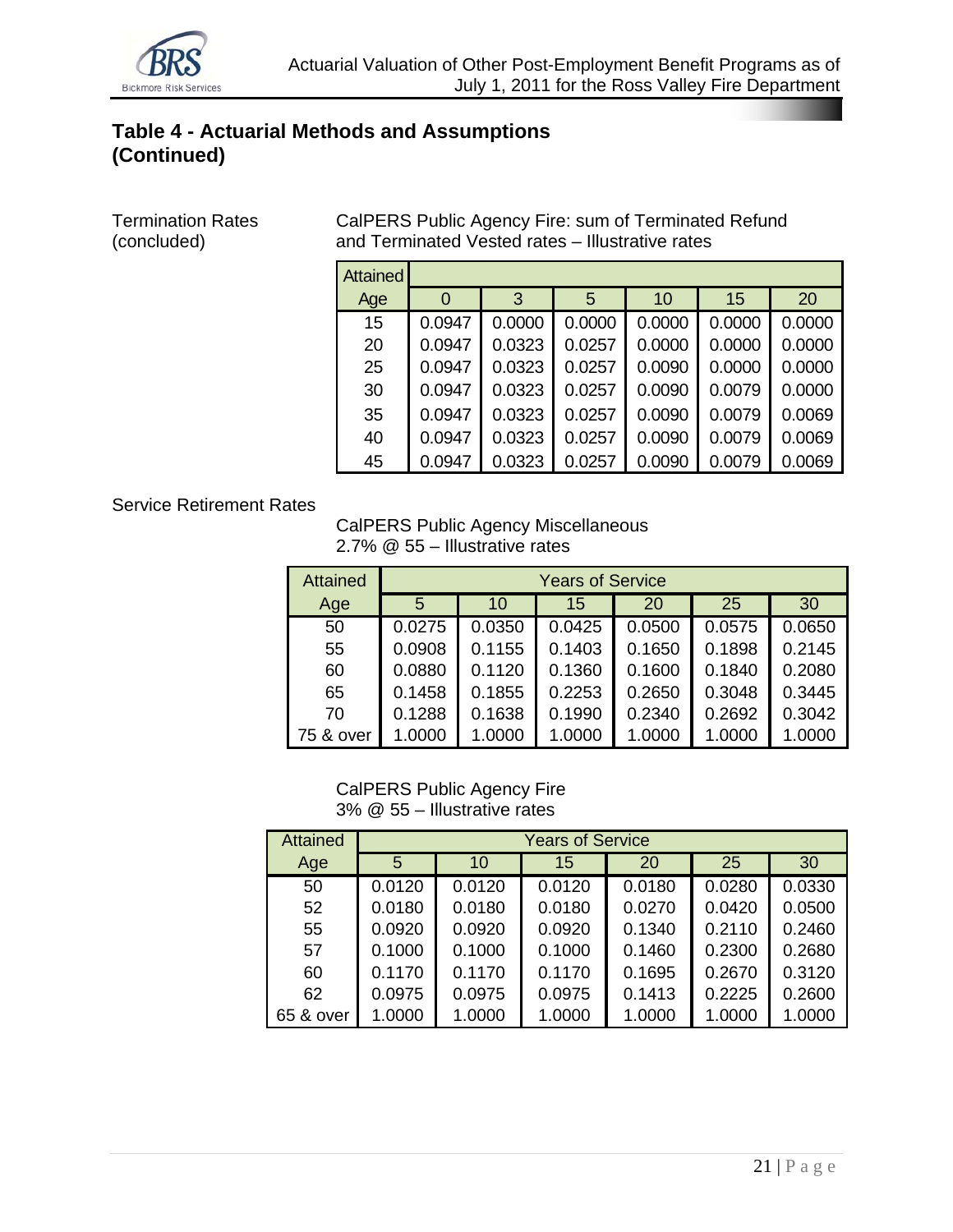

Disability Retirement Rates Illustrative rates:

| <b>CalPERS Public Agency</b><br><b>Miscellaneous Disability</b> |             |         |  |  |  |  |
|-----------------------------------------------------------------|-------------|---------|--|--|--|--|
| Age                                                             | <b>Male</b> | Female  |  |  |  |  |
| 25                                                              | 0.00010     | 0.00010 |  |  |  |  |
| 30                                                              | 0.00021     | 0.00020 |  |  |  |  |
| 35                                                              | 0.00063     | 0.00088 |  |  |  |  |
| 40                                                              | 0.00145     | 0.00164 |  |  |  |  |
| 45                                                              | 0.00252     | 0.00243 |  |  |  |  |
| 50                                                              | 0.00331     | 0.00311 |  |  |  |  |
| 55                                                              | 0.00366     | 0.00306 |  |  |  |  |
| 61                                                              | 0.00377     | 0.00253 |  |  |  |  |

| <b>CalPERS Public Agency</b><br><b>Fire Combined Disability</b> |         |  |  |  |
|-----------------------------------------------------------------|---------|--|--|--|
| Age                                                             | Unisex  |  |  |  |
| 20                                                              | 0.00034 |  |  |  |
| 25                                                              | 0.00130 |  |  |  |
| 30                                                              | 0.00262 |  |  |  |
| 35                                                              | 0.00382 |  |  |  |
| 40                                                              | 0.00502 |  |  |  |
| 45                                                              | 0.00632 |  |  |  |
| 0.00794<br>50                                                   |         |  |  |  |
| 0.07305<br>55                                                   |         |  |  |  |
| 60                                                              | 0.07351 |  |  |  |

Healthcare Trend Rate Medical plan premiums are assumed to increase once each year. The increases over the prior year's levels are assumed to be effective on the dates shown in the chart below:

| <b>Effective</b><br>July 1 | <b>Premium</b><br><b>Increase</b> | <b>Effective</b><br>July 1 | <b>Premium</b><br><b>Increase</b> |
|----------------------------|-----------------------------------|----------------------------|-----------------------------------|
| 2012                       | 9.00%                             | 2016                       | 7.00%                             |
| 2013                       | 8.50%                             | 2017                       | 6.50%                             |
| 2014                       | 8.00%                             | 2018                       | 5.50%                             |
| 2015                       | 7.50%                             | 2019 & later               | 4.50%                             |

Medicare Eligibility **Absent contrary data, all individuals are assumed to be** eligible for Medicare Parts A and B at age 65.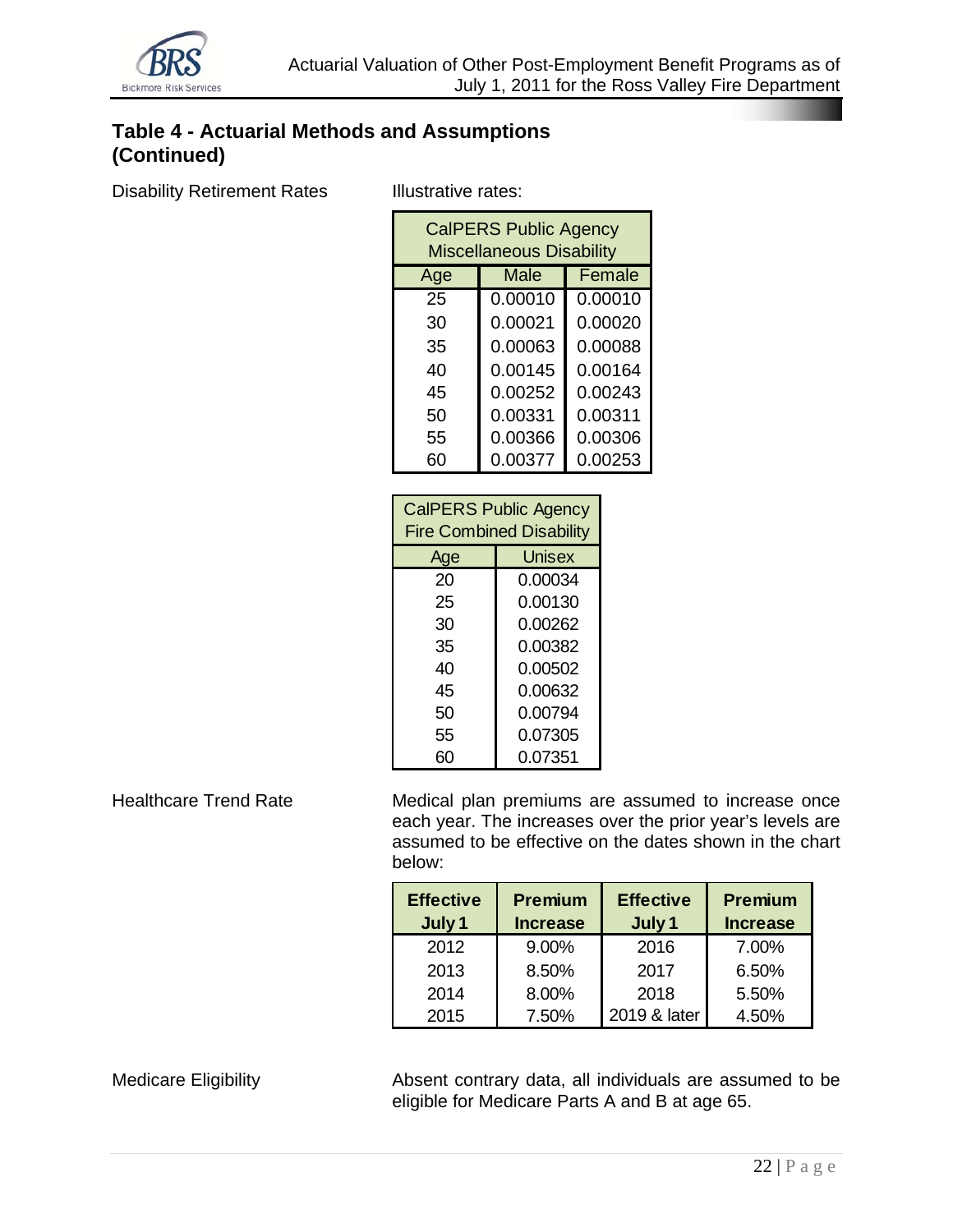

| <b>Participation Rate</b>                 | Active employees: 100% are assumed to continue their<br>current plan election in retirement. If an active employee<br>is currently waiving coverage through the Department,<br>he or she is assumed to elect coverage at a later date in<br>the Kaiser HMO plan in the Bay Area region, thus<br>gaining access to coverage in retirement.<br>Retired participants: Existing medical plan elections are<br>assumed to be maintained until the retiree's death. |  |  |  |  |
|-------------------------------------------|---------------------------------------------------------------------------------------------------------------------------------------------------------------------------------------------------------------------------------------------------------------------------------------------------------------------------------------------------------------------------------------------------------------------------------------------------------------|--|--|--|--|
| <b>Spouse Coverage</b>                    | Active employees: 80% are assumed to be married and<br>elect coverage for their spouse in retirement. Surviving<br>spouses are assumed to retain coverage until their<br>death. Husbands are assumed to be 3 years older than<br>their wives.                                                                                                                                                                                                                 |  |  |  |  |
|                                           | Retired participants: Existing elections for spouse<br>coverage are assumed to be maintained<br>through<br>retirement until the spouse's death. Actual spouse ages<br>are used, where known; if not, husbands are assumed<br>to be 3 years older than their wives.                                                                                                                                                                                            |  |  |  |  |
| <b>Dependent Coverage</b>                 | Active employees: 30% are<br>assumed to<br>cover<br>dependents other than a spouse under age 26 at<br>retirement; eligibility for coverage for the youngest<br>dependent is assumed to end at the retiree's age 62.<br>Retired participants covering dependent children are<br>assumed to end such coverage when the youngest<br>currently covered dependent reaches age 26.                                                                                  |  |  |  |  |
| <b>Changes Since the Prior Valuation:</b> |                                                                                                                                                                                                                                                                                                                                                                                                                                                               |  |  |  |  |
| Discount rates                            | Decreased from 7.75% to 7.5%                                                                                                                                                                                                                                                                                                                                                                                                                                  |  |  |  |  |
| Demographic assumptions                   | Rates of assumed mortality, termination, disability and<br>retirement rates were updated from those provided in<br>the CalPERS 2002 experience study to those developed<br>from the CalPERS 2007 experience study. Explicit costs<br>for potential disability benefits were included.                                                                                                                                                                         |  |  |  |  |
| <b>Healthcare trend</b>                   | Medical plan premiums are assumed to increase at<br>slightly higher rates than were assumed in the prior                                                                                                                                                                                                                                                                                                                                                      |  |  |  |  |

Dependent Coverage **Due to more favorable and longer eligibility for** dependent children, this valuation includes projected OPEB costs for dependents of current (and future) retirees.

valuation.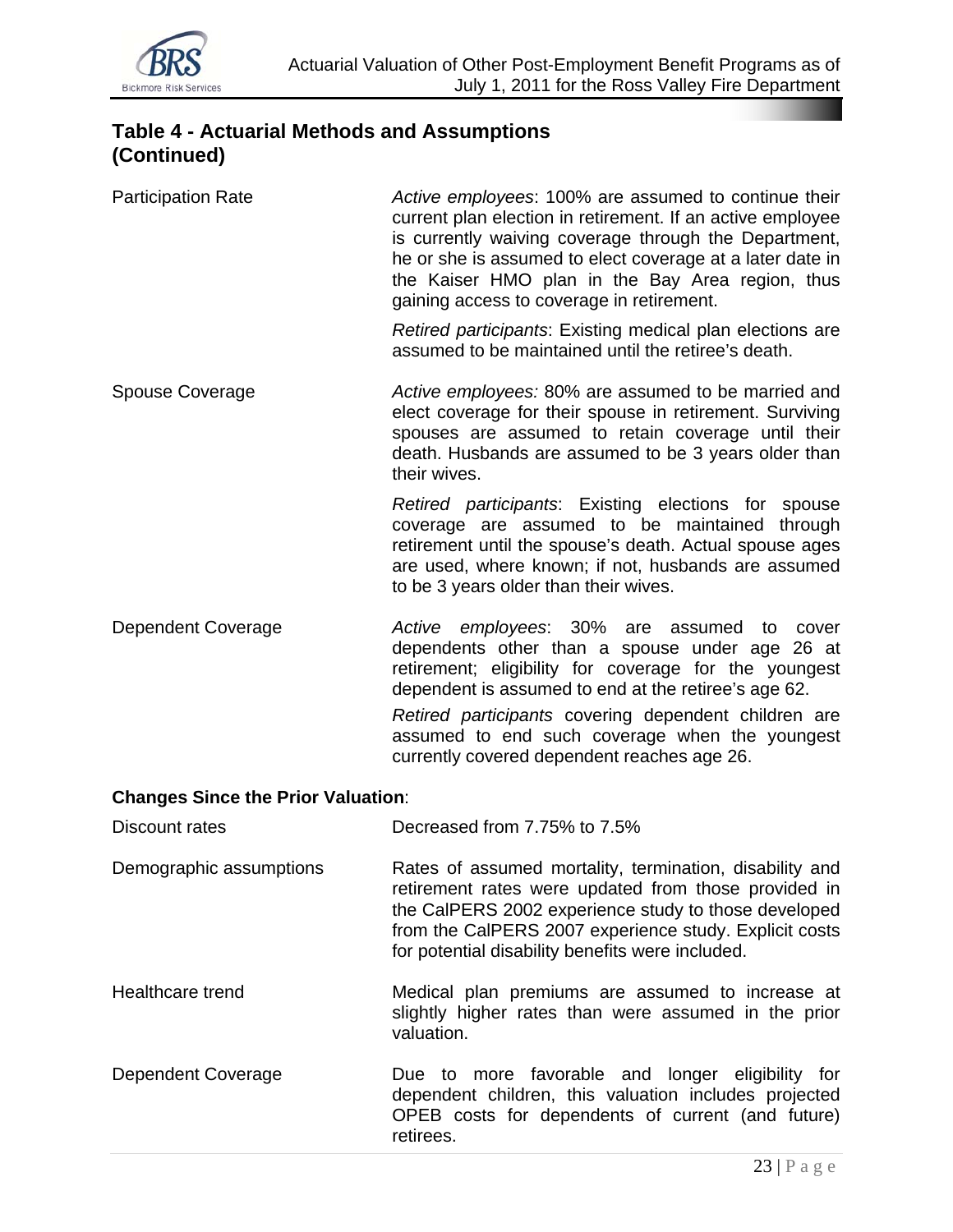

#### **Table 5 Projected Benefit Payments**

The following is an estimate of other post-employment benefits to be paid on behalf of current retirees and current employees expected to retire from the Department.

- No benefits expected to be paid on behalf of current active employees prior to retirement are considered in this projection.
- No benefits for potential future employees have been included.

Expected annual benefits have been projected on the basis of the actuarial assumptions outlined in Table 4.

| <b>Projected Annual Benefit Payments</b>       |                                                     |                                      |                                                     |  |  |
|------------------------------------------------|-----------------------------------------------------|--------------------------------------|-----------------------------------------------------|--|--|
| <b>Fiscal Year</b><br><b>Ending</b><br>June 30 | <b>Current</b><br><b>Retirees</b>                   | <b>Future</b><br><b>Retirees</b>     | <b>Total</b>                                        |  |  |
| 2012<br>2013<br>2014<br>2015<br>2016           | 192,527<br>217,558<br>229,949<br>225,038<br>228,679 | 17,282<br>31,684<br>47,826<br>68,381 | 192,527<br>234,840<br>261,633<br>272,864<br>297,060 |  |  |
| 2017                                           | 233,022                                             | 88,127                               | 321,149                                             |  |  |
| 2018                                           | 241,033                                             | 109,177                              | 350,210                                             |  |  |
| 2019                                           | 246,952                                             | 130,726                              | 377,678                                             |  |  |
| 2020                                           | 251,221                                             | 151,672                              | 402,893                                             |  |  |
| 2021                                           | 252,131                                             | 173,134                              | 425,265                                             |  |  |
| 2022                                           | 254,995                                             | 197,766                              | 452,761                                             |  |  |
| 2023                                           | 246,515                                             | 223,044                              | 469,559                                             |  |  |
| 2024                                           | 236,107                                             | 240,651                              | 476,758                                             |  |  |
| 2025                                           | 236,002                                             | 269,494                              | 505,496                                             |  |  |
| 2026                                           | 235,360                                             | 288,256                              | 523,616                                             |  |  |
| 2027                                           | 234,206                                             | 316,774                              | 550,980                                             |  |  |
| 2028                                           | 224,356                                             | 343,818                              | 568,174                                             |  |  |
| 2029                                           | 214,915                                             | 369,211                              | 584,126                                             |  |  |
| 2030                                           | 211,969                                             | 408,157                              | 620,126                                             |  |  |
| 2031                                           | 199,826                                             | 442,459                              | 642,285                                             |  |  |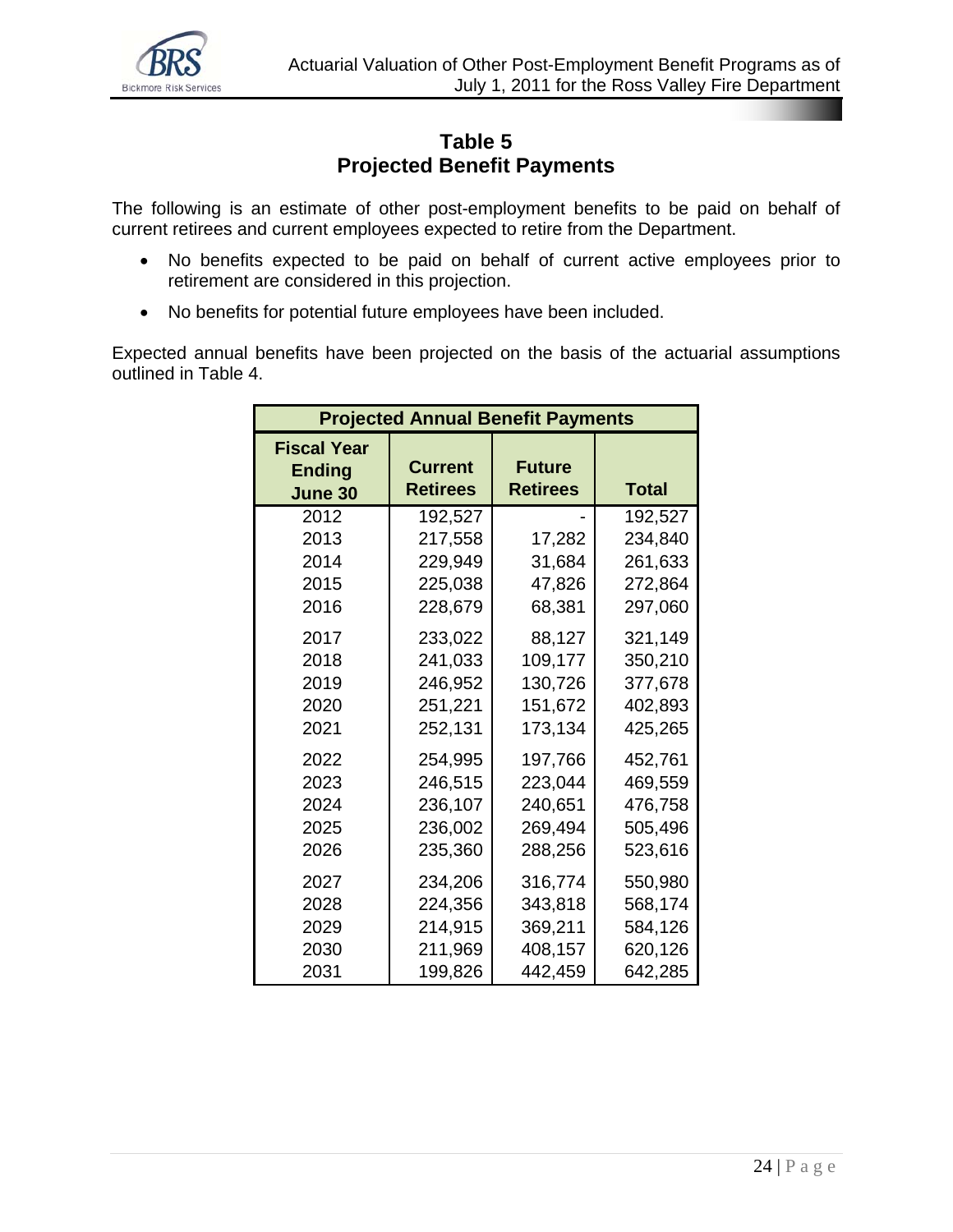

#### **Appendix 1 Breakout of Department Results by Group**

The table below breaks out the results for each group on a prefunded basis. All results reflect the same funding policy (including amortization) illustrated in Tables 1A, 1B and 1C.

|                                                                                                                                                  | <b>FYE 2013</b>                         |                                       |                                         | <b>FYE 2014</b>                         |                                |                                         |  |
|--------------------------------------------------------------------------------------------------------------------------------------------------|-----------------------------------------|---------------------------------------|-----------------------------------------|-----------------------------------------|--------------------------------|-----------------------------------------|--|
| <b>Approach</b>                                                                                                                                  | <b>Prefunding Basis</b>                 |                                       |                                         | <b>Prefunding Basis</b>                 |                                |                                         |  |
| Group                                                                                                                                            | Ross Valley<br>Fire                     | Prior<br>Authority<br><b>Retirees</b> | Total                                   | Ross Valley<br>Fire                     | Prior<br>Authority<br>Retirees | Total                                   |  |
| <b>Interest Rate</b>                                                                                                                             |                                         | 7.50%                                 |                                         | 7.50%                                   |                                |                                         |  |
| Amortization method                                                                                                                              | Level percent of pay                    |                                       |                                         | Level percent of pay                    |                                |                                         |  |
| Amortization period (in years)                                                                                                                   |                                         | 27                                    |                                         |                                         | 26                             |                                         |  |
| <b>Participants in Group</b>                                                                                                                     |                                         |                                       |                                         |                                         |                                |                                         |  |
| Actives (participating)                                                                                                                          | 34                                      | $\Omega$                              | 34                                      | 34                                      | $\Omega$                       | 34                                      |  |
| Retirees                                                                                                                                         | $\Omega$                                | 30                                    | 30                                      | $\Omega$                                | 30                             | 30                                      |  |
| <b>Total Participants</b>                                                                                                                        | 34                                      | 30                                    | 64                                      | 34                                      | 30                             | 64                                      |  |
| <b>Actuarial Present Value of Projected</b><br><b>Benefits</b>                                                                                   |                                         |                                       |                                         |                                         |                                |                                         |  |
| Actives (participating)                                                                                                                          | 3,655,075                               |                                       | 3,655,075                               | 3,911,923                               |                                | 3,911,923                               |  |
| Retirees                                                                                                                                         |                                         | 2,837,211                             | 2,837,211                               |                                         | 2,832,444                      | 2,832,444                               |  |
| <b>Total APVPB</b>                                                                                                                               | 3,655,075                               | 2,837,211                             | 6,492,286                               | 3,911,923                               | 2,832,444                      | 6,744,367                               |  |
| <b>Actuarial Accrued Liability</b><br>Actives (participating)<br>Retirees<br><b>Total AAL</b>                                                    | 2,581,849<br>2,581,849                  | 2,837,211<br>2,837,211                | 2,581,849<br>2,837,211<br>5,419,061     | 2,892,029<br>2,892,029                  | 2,832,444<br>2,832,444         | 2,892,029<br>2,832,444<br>5,724,473     |  |
| <b>Actuarial Value of Assets</b>                                                                                                                 | 209,872                                 | 292,069                               | 501,941                                 | 494,092                                 | 259,447                        | 753,539                                 |  |
| <b>Unfunded Actuarial Accrued Liability</b><br><b>Amortization Factor</b>                                                                        | 2,371,977<br>16.7823                    | 2,545,142<br>16.7823                  | 4,917,119<br>16.7823                    | 2,397,937<br>16.4319                    | 2,572,997<br>16.4319           | 4,970,934<br>16.4319                    |  |
| <b>Annual Required Contribution (ARC)</b><br>Normal Cost<br>Amortization of UAAL<br>Interest to fiscal year end<br><b>ARC at Fiscal Year End</b> | 124,486<br>141,338<br>19,937<br>285,761 | 151,656<br>11,374<br>163,031          | 124,486<br>292,994<br>31,311<br>448,792 | 128,532<br>145,932<br>20,585<br>295,049 | 156,585<br>11,744<br>168,329   | 128,532<br>302,517<br>32,329<br>463,378 |  |
| <b>Expected Net Employer Contribution</b><br>(Expected Retiree Benefit Payments)<br>(Expected Trust Contribution) or Refund                      | (17, 282)<br>(268, 479)                 | (217, 558)<br>54,527                  | (234, 840)<br>(213,952)                 | (31, 684)<br>(263, 365)                 | (229, 949)<br>61,620           | (261, 633)<br>(201, 745)                |  |

In developing the results above, the July 1, 2011 assets were projected to July 1, 2012 based on the expected rate of return and contributions expected to be credited to the trust account prior to that date. This projected July 1, 2012 asset value was allocated between groups in proportion to the actuarial accrued liability projected for each covered member as of June 30, 2012. No assets were allocated on behalf of members joining the group as of July 1, 2012.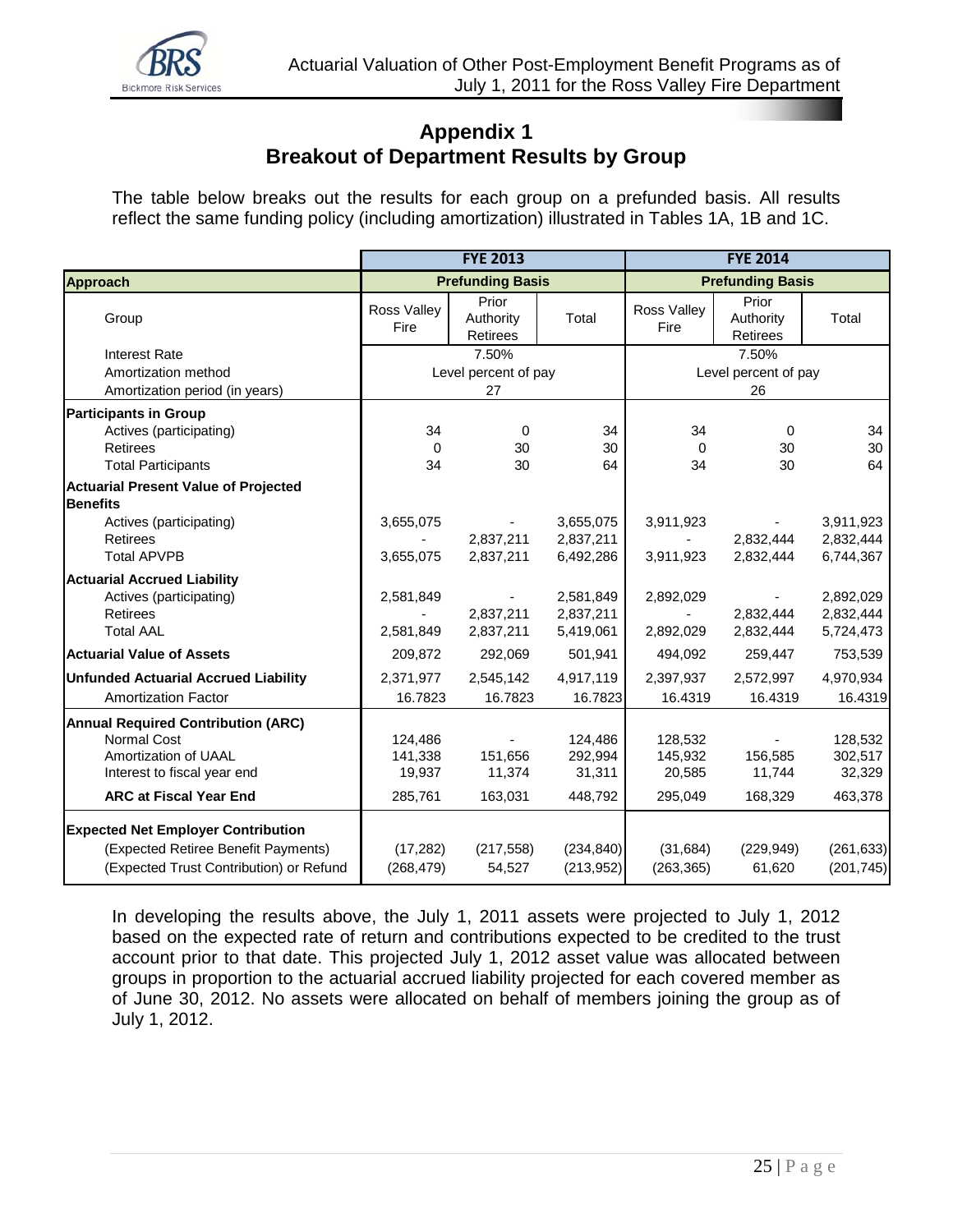

#### **Appendix 2 OPEB Disclosure Information**

The location of key OPEB information to be reported in financial reports is summarized below:

| <b>Summary of Plan Provisions:</b>                    | See Table 3A                                                                      |
|-------------------------------------------------------|-----------------------------------------------------------------------------------|
| <b>OPEB Funding Policy:</b>                           | See Section F; details are provided also<br>at the top of the exhibit in Table 1B |
| <b>Funding Status and</b><br><b>Funding Progress:</b> | See Section E – Basic Valuation Results                                           |
| Annual OPEB Cost and<br>Net OPEB Obligation:          | See Table 1C                                                                      |
| <b>Actuarial Methods and Assumptions:</b>             | See Table 4.                                                                      |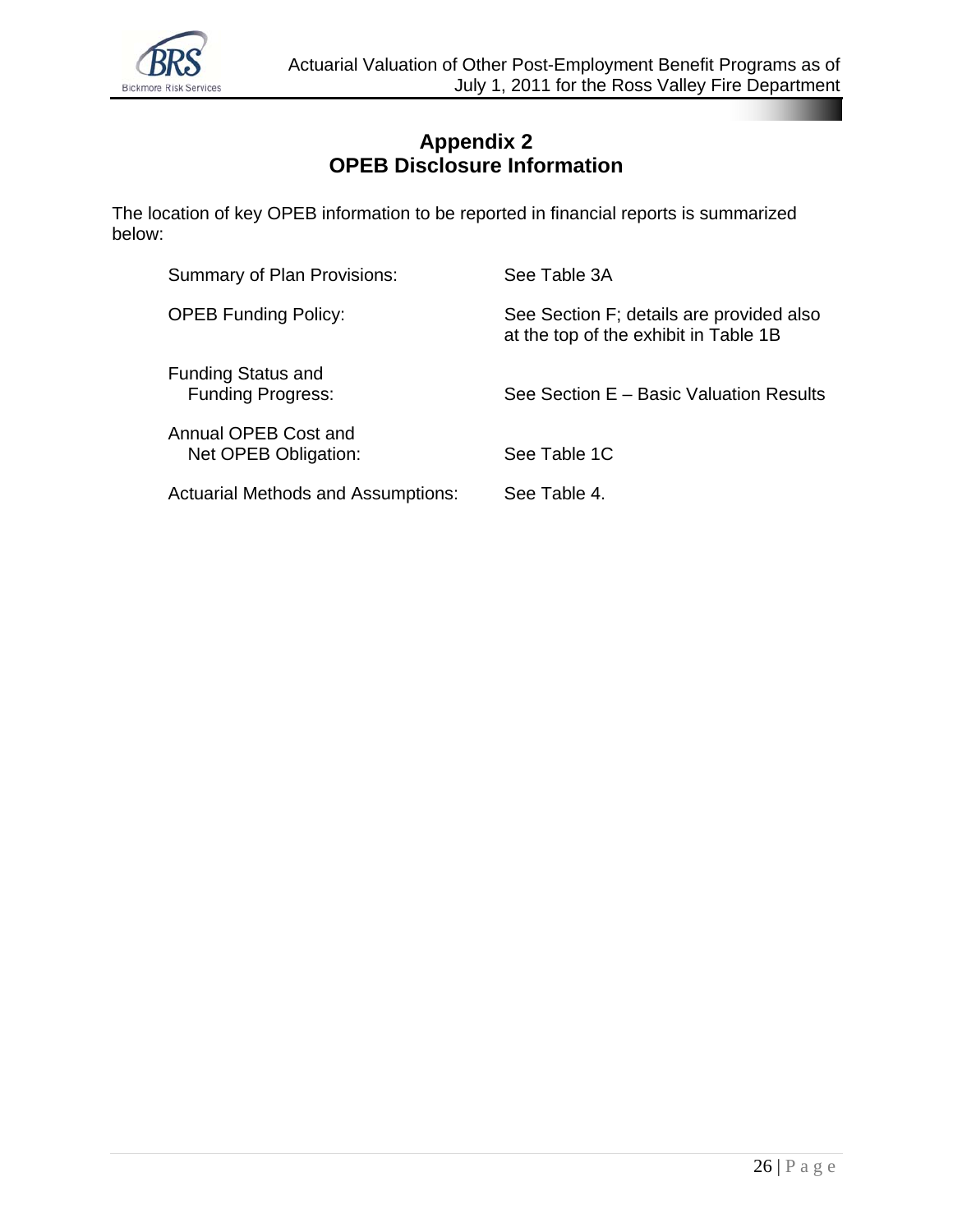

#### **Glossary**

Actuarial Accrued Liability (AAL) – Total dollars required to fund all plan benefits attributable to service rendered as of the valuation date for current plan members and vested prior plan members; see "Actuarial Present Value"

Actuarial Funding Method – A procedure which calculates the actuarial present value of plan benefits and expenses, and allocates these expenses to time periods, typically as a normal cost and an actuarial accrued liability

Actuarial Present Value (APV) – The amount presently required to fund a payment or series of payments in the future, it is determined by discounting the future payments by an appropriate interest rate and the probability of nonpayment.

Aggregate – An actuarial funding method under which the excess of the actuarial present value of projected benefits over the actuarial accrued liability is levelly spread over the earnings or service of the group forward from the valuation date to the assumed exit date, based not on individual characteristics but rather on the characteristics of the group as a whole

Annual Required Contribution (ARC) - The amount the employer would contribute to a defined benefit OPEB plan for a given year, it is the sum of the normal cost and some amortization (typically 30 years) of the unfunded actuarial accrued liability

Annual OPEB Expense – The OPEB expense reported in the Agency's financial statement, which is comprised of three elements: the ARC, interest on the net OPEB obligation at the beginning of the year and an ARC adjustment.

Attained Age Normal Cost (AANC) – An actuarial funding method where, for each plan member, the excess of the actuarial present value of benefits over the actuarial accrued liability (determined under the unit credit method) is levelly spread over the individual's projected earnings or service forward from the valuation date to the assumed exit date

CalPERS - Many state governments maintain a public employee retirement system; CalPERS is the California program, covering all eligible state government employees as well as other employees of other governments within California who have elected to join the system

Defined Benefit (DB) – A pension or OPEB plan which defines the monthly income or other benefit which the plan member receives at or after separation from employment

Defined Contribution  $(DC)$  – A pension or OPEB plan which establishes an individual account for each member and specifies how contributions to each active member's account are determined and the terms of distribution of the account after separation from employment

Entry Age Normal Cost (EANC) – An actuarial funding method where, for each individual, the actuarial present value of benefits is levelly spread over the individual's projected earnings or service from entry age to assumed exit age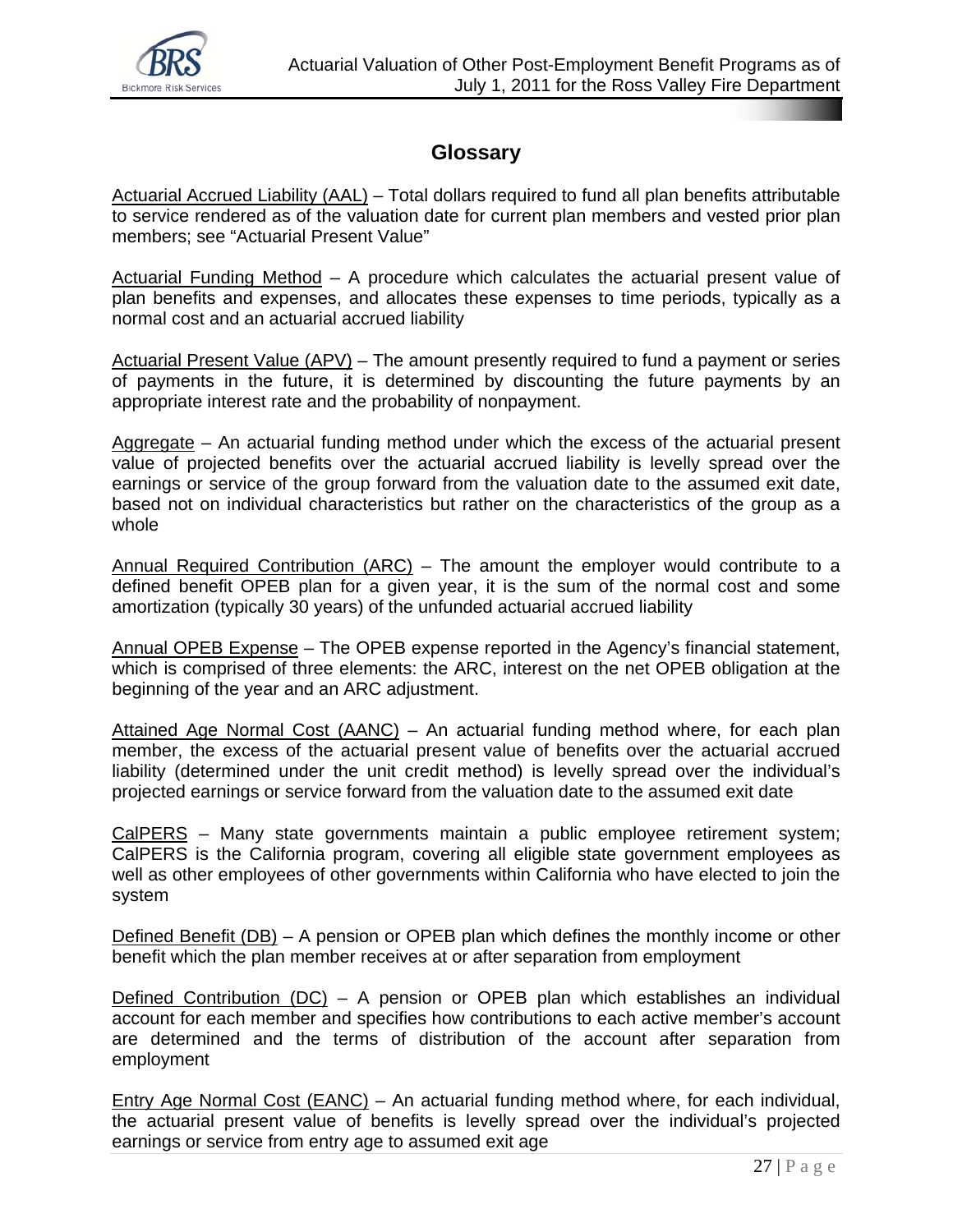

#### **Glossary (Continued)**

Frozen Attained Age Normal Cost (FAANC) – An actuarial funding method under which the excess of the actuarial present value of projected benefits over the actuarial accrued liability (determined under the unit credit method) is levelly spread over the earnings or service of the group forward from the valuation date to the assumed exit date, based not on individual characteristics but rather on the characteristics of the group as a whole

Frozen Entry Age Normal Cost (FEANC) – An actuarial funding method under which the excess of the actuarial present value of projected benefits over the actuarial accrued liability (determined under the entry age normal cost method) is levelly spread over the earnings or service of the group forward from the valuation date to the assumed exit date, based not on individual characteristics but rather on the characteristics of the group as a whole

Financial Accounting Standards Board (FASB) – A private, not-for-profit organization designated by the Securities and Exchange Commission (SEC) to develop generally accepted accounting principles (GAAP) for U.S. public corporations

Government Accounting Standards Board (GASB) – A private, not-for-profit organization which develops generally accepted accounting principles (GAAP) for U.S. state and local governments; like FASB, it is part of the Financial Accounting Foundation (FAF), which funds each organization and selects the members of each board

Net OPEB Obligation (Asset) - The net OPEB obligation (NOO) represents the accumulated shortfall of OPEB funding since GASB 45 was implemented. If cumulative contributions have exceeded the sum of the prior years' annual OPEB expenses, then a net OPEB asset results.

Non-Industrial Disability (NID) – Unless specifically contracted by the individual Agency, PAM employees are assumed to be subject to only non-industrial disabilities.

Normal Cost – Total dollar value of benefits expected to be earned by plan members in the current year, as assigned by the chosen funding method; also called current service cost

Other Post-Employment Benefits (OPEB) – Post-employment benefits other than pension benefits, most commonly healthcare benefits but also including life insurance if provided separately from a pension plan

Pay-As-You-Go (PAYGO) – Contributions to the plan are made at about the same time and in about the same amount as benefit payments and expenses coming due

PEMHCA – The Public Employees' Medical and Hospital Care Act, established by the California legislature in 1961, provides community-rated medical benefits to participating public employers. Among its extensive regulations are the requirements that medical insurance contributions for retired annuitants and paid for by a contracting Agency be equal to the medical insurance contributions paid for its active employees, and that a contracting Agency file a resolution, adopted by its governing body, with the CalPERS Board establishing any new contribution.